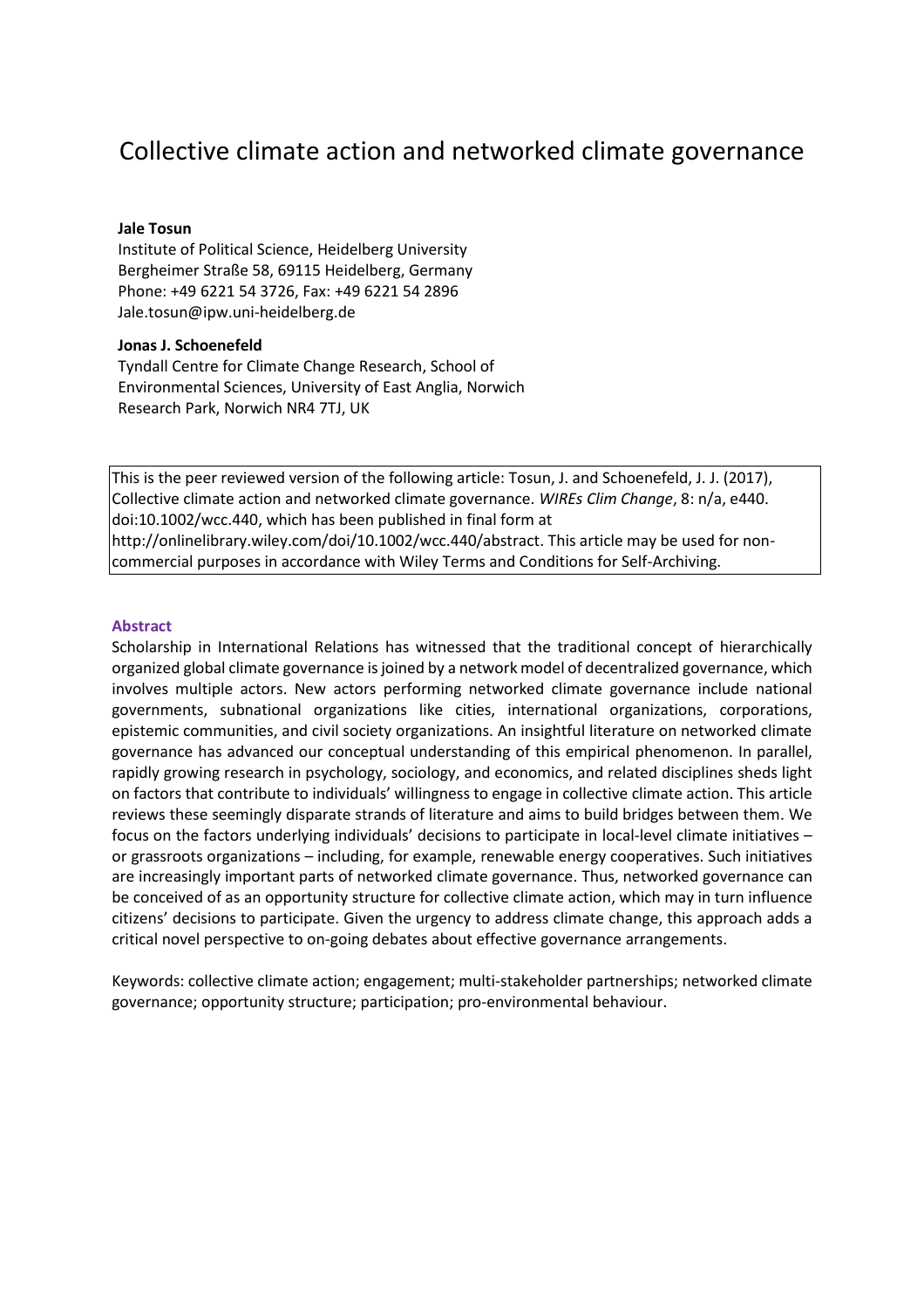#### **Introduction**

After years of stalemate in international climate negotiations,<sup>1</sup> governments reached a new and universal climate change agreement to govern the post-Kyoto era at the 21st Conference of the Parties (COP) to the United Nations Framework Convention on Climate Change (UNFCCCC) in Paris. The Paris Agreement not only aims to limit global warming to '*well below 2 °C above pre-industrial levels*'; the Parties also agreed on '*pursuing efforts to limit the temperature increase to 1.5 °C'*. <sup>2</sup> Reaching this goal will require constant action and strong commitments from state and a range of other actors in both the developed and developing world, since the new climate governance system is based on so-called national pledges. <sup>3</sup> Moreover, there is consensus that incremental policy change will not suffice to respond to climate change, necessitating a society-wide transformation.<sup>4,5</sup> This requires fundamental changes in production and consumption patterns,<sup>6</sup> thereby indicating that responses to climate change require broad support from collective actors in the economy, from society and from individuals alike.7,8

Today, global climate governance includes actors such as governments, international organizations and cities along with private actors such as corporations, epistemic communities, and civil society organizations.<sup>9,10</sup> While the global climate governance architecture is fragmented and leads to different degrees of governance performance,<sup>11</sup> this new structure has noticeably increased the opportunities of private actors to participate in international climate politics.<sup>12-14</sup> However, triggering social change in response to climate change requires more far-reaching approaches, which calls for a greater involvement of citizens in climate governance. 4-6,8,14 Drawing on different strands of literature, this review contends that citizens play an increasingly important role in transnational climate governance with a growing number of citizen climate initiatives, which are consequently driven by the motivation of individuals to engage in collective climate action.<sup>5,7,14</sup> Having said that, we recognize that there is a specific literature – which is not reviewed here – elaborating on who expects individuals to get involved, what these actors' motivations are to mobilizing individuals, and how they facilitate and govern the individuals' involvement.<sup>15,16</sup>

Individuals can support climate protection by changing their consumption behaviour, signing petitions, or other forms of political activism, to name but a few examples. Another – and arguably more effective $17$  – way to bring about system-wide transformations in response to climate change entails collective action. <sup>14,18-25</sup> Collective climate action such as neighbourhood-based climate protection initiatives is effective in three ways: First, membership in such citizen climate initiatives facilitates social learning and therefore brings about changes in the individuals' attitudes and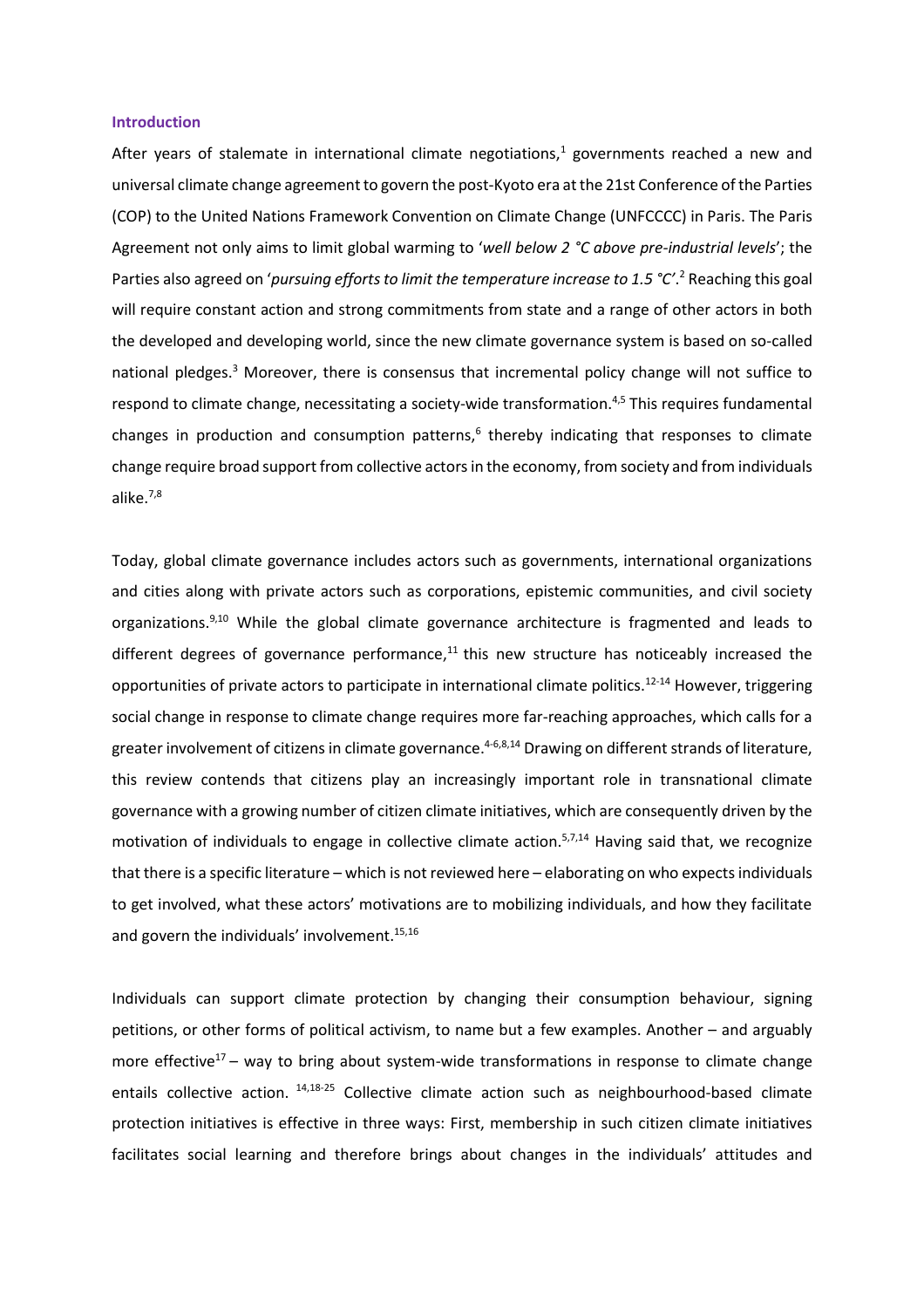behaviour;<sup>5,6,19,20</sup> second, climate initiatives can pave the way for policy innovations;<sup>28-30</sup> third, especially institutionalized initiatives can influence climate politics as a collective actor.<sup>14,20,22,31</sup> With regard to the third point, the new global architecture of climate governance promises more institutional venues and therefore more influence to citizen climate initiatives. We focus on institutionalized groups of individuals which are also addressed by the literatures on transnational advocacy or discourse networks,<sup>32,33</sup> advocacy coalitions,<sup>34,35</sup> and epistemic communities.<sup>36</sup> In this context, it should be noted that not all aspects of individuals and their respective behaviour apply directly to collective actors, even though certain aspects of broader questions on collective action do transpire.

Building on this premise, this review attempts to bring together two seemingly disparate research areas on collective climate action and networked climate governance with a view to advance both literatures and showcase the value of inter-disciplinary research. Learning about factors stimulating engagement in collective climate action provides valuable lessons for scholarship on networked climate governance on how to increase the effectiveness and inclusiveness of this governance mode. The study of collective climate action can benefit from acknowledging networked governance as an opportunity structure for collective climate action. In line with McAdam, we define opportunity structures as exogenous factors that limit or empower collective action.<sup>37</sup> While McAdam concentrates on the political opportunity structures (i.e. openness of the institutionalized political system; stability of elite alignments; presence or elite allies; repression exercised by the state), our notion of opportunity structure is broader and encompasses any structures and incentives at the national or international level that encourage or discourage collective action. Our definition echoes the role Adger<sup>22</sup> assigns to the state in facilitating specific behavioural patterns.

The overall aim of this review is to demonstrate that both literatures constitute pieces of the same puzzle, which is about how we can adequately respond to the challenges of climate change. The key difference between the literatures concerns their levels of analysis, which at the same time also provides an opportunity for merging them. We first focus on the contributions the literatures make individually for solving this puzzle. The major strength of this review, however, stems from the second step, that is, its attempt to illustrate the complementarity of the two literatures.<sup>13,14,22</sup> By conceiving networked climate governance as an opportunity structure through which collective climate action – defined as groups of individuals participating in the climate regime – can be facilitated, we strive to improve our understanding of how we can stimulate necessary processes of social change.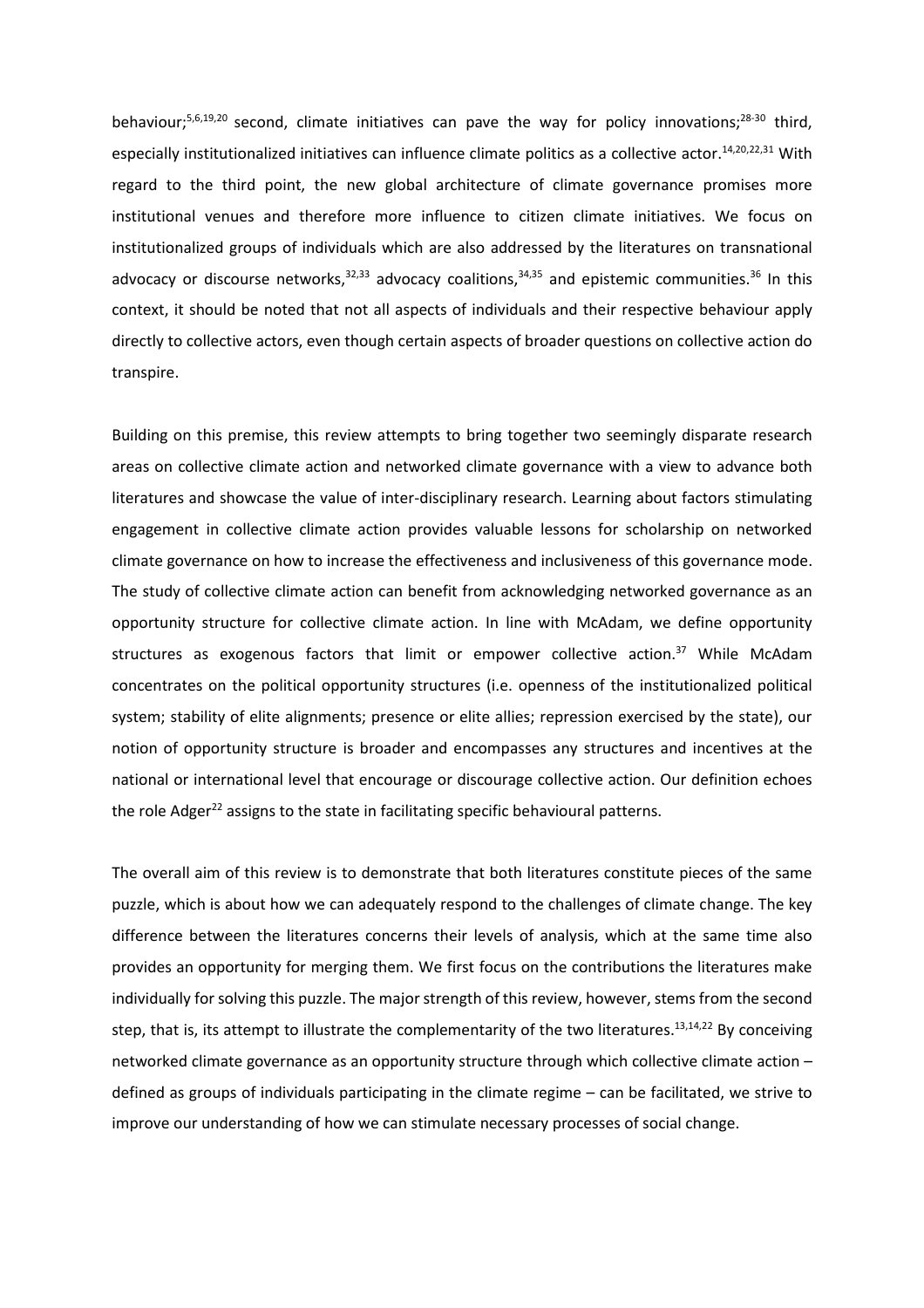#### **MAPPING THE TWO RESEACH AREAS**

Addressing anthropogenic climate change represents a collective action problem *par excellence*. There is general consensus that greenhouse gas (GHG) emissions – most importantly carbon dioxide (CO2) – from human activities are the major drivers of global warming. 38 Limiting the global temperature increase to below 2°C above pre-industrial levels requires '*a profound transformation of energy systems, through steep declines in carbon intensity across all sectors*'. <sup>39</sup> Doing so, however, requires collective action, that is, joint activities in the pursuit of a common interest. <sup>14,20,22,31</sup>

Assuming that individuals would weigh the benefits and costs of particular actions, Olson cautioned that the former would not act collectively due to participation costs. <sup>40</sup> Individuals would rather abstain from collective action and benefit from the actions of others. This social dilemma is known as 'freeriding'. Based on this rationale, collective action for the provision of a common good critically depends on whether or not benefits can only be obtained from participation. Hardin then extended this reasoning by highlighting the importance of states (through providing binding rules) or markets (through providing property rights) for achieving collective action.<sup>41</sup>

In the case of climate change, the common pool resource at the centre of collective action may be understood as the relatively stable atmospheric conditions that have allowed natural and human activities to evolve.<sup>42</sup> However, since Hardin's early assertion that markets or states are indispensable to produce common goods, other scholars have demonstrated both theoretically and empirically that there are other ways to overcome the collective action problem. Notably, Ostrom argued that carefully designed institutional arrangements can in some cases outperform states and markets to address collective action problems.<sup>43</sup> Studying mainly small to medium-sized common-pool resource systems, the Ostrom showed that in many cases, actors can self-organize to build enduring management systems, and that these arrangements are likely to be especially successful if they follow a number of institutional design principles: clearly defined boundaries; congruence between appropriation and provision rules and local conditions; collective-choice arrangements; monitoring; graduated sanctions; conflict resolution mechanisms; minimal recognition of rights to organize; nested enterprises for common pool resources that are part of larger systems.

Remarkably, collective action problems can and do occur both among individuals and states, meaning that free-riding affects the production of common goods in both realms. Therefore, even though at first glance the two levels of analysis seem disparate, the deeper and recurring question about collective action connects them. Another commonality is that despite free-riding, individuals and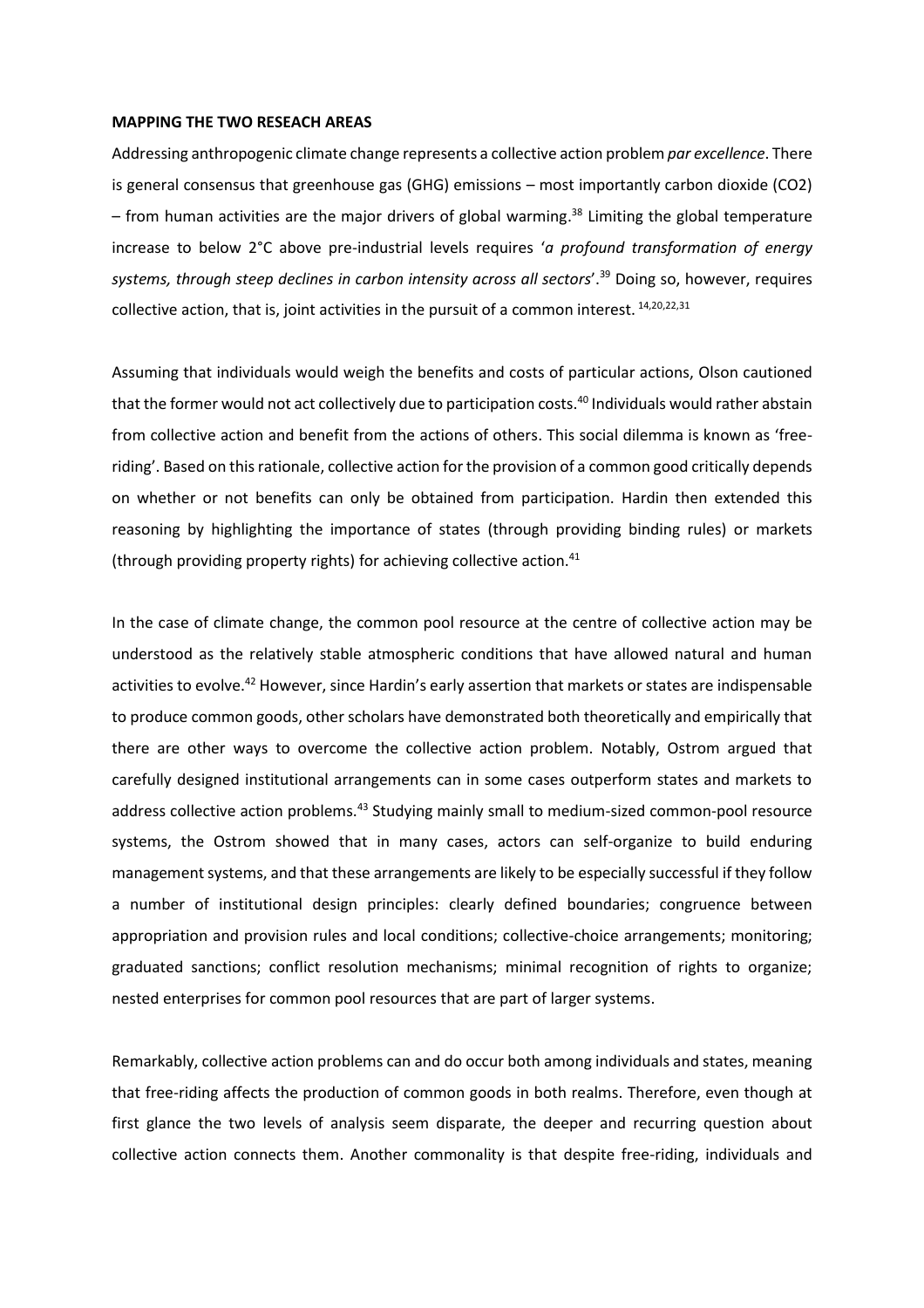states engage in cooperation. <sup>14,20,22,43</sup> But the two do not necessarily march in tandem: even when international negotiations are gridlocked or ineffective, the decentralized nature of transnational climate governance provides an opportunity structure for non-state actors such as citizens' climate initiatives to engage in cooperation. 1,43

## **Collective climate action**

The first theoretical and empirical phenomenon that this review addressesis collective climate action.  $14,20,22,31$  Wright et al. conceive collective action to occur any time when a person acts as a '*representative of the group and the action is directed at improving the conditions of the entire group*'. <sup>44</sup> Van Zomeren et al. argued that the decision of individuals to engage in collective action can be based on their perception that the problem in question of a collective nature. 45,46 In other words, individuals believe that joint effort can best solve the problem. Since both problem and solution are perceived at the group level, pro-climate action depends on group or collective efficacy beliefs.

The literature in environmental and social psychology differentiates between the intention to engage in collective climate action and the actual behaviour. <sup>47</sup> While insightful research addresses both aspects, this review focuses on actual engagement in collective climate action since this is more compatible with the concept of networked climate governance and also more important with a view for the transformational changes needed to address climate change.<sup>4,5,17,23</sup> Collective climate action can target both climate change mitigation (i.e., efforts to limit global warming) and adaptation (i.e., responses to anticipated and present manifestations of climate change), and both forms have been analysed in the literature.<sup>23,24,48</sup> This review thereby focuses on mitigation-related collective climate action.

Collective climate action can take many different forms, including organizing and participating in citizen initiatives, boycotts and buycotts, and demonstrations or even riots. 45,49,50 Here we are strictly interested in institutionalized and peaceful forms of collective climate action, which often but not exclusively emerge from local levels. From this perspective, we are most interested in grassroots groups working towards climate change mitigation.<sup>6</sup> It should be noted that grassroots organizations are different from NGOs with regard to the possibilities they offer for collective action.<sup>51</sup> Therefore, whenever we henceforth refer to collective climate action, we restrict our focus to that of citizen involvement in grassroots organizations at the subnational (mostly local) level.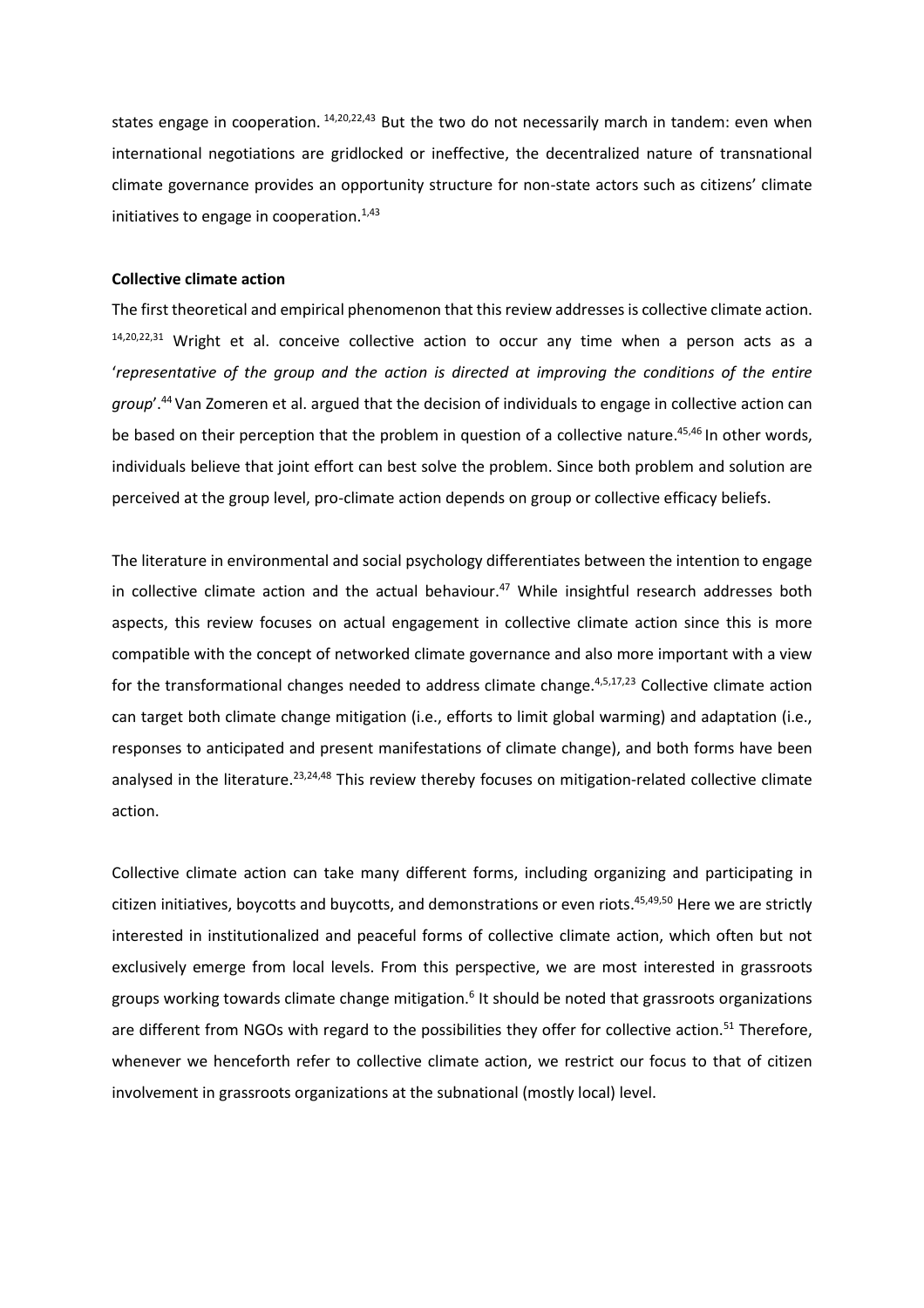For example, citizen renewable energy cooperatives have proliferated as the dominant form of community-based energy initiatives in the last few years. 18,52 Individual renewable energy cooperatives differ starkly in terms of organization, financing, and membership,<sup>53</sup> but all cooperatives have in common that the members jointly govern renewable energy production facilities at the local or regional scale. Another example of community-based collective climate action is the Transition Towns movement,<sup>24</sup> having started with an initiative in the town of Totnes in the United Kingdom in 2005. The Transition Towns movement focuses on the development of community-led responses to climate change and the finiteness of fossil fuels as well as the increasing social and economic sustainability. The essence of this initiative is to (re-)localize agriculture and food as well as energy production, use local building material and to invest in zero-energy housing, reduce waste, and consider new approaches to waste management. Communities that are interested in joining the movement must agree to a catalogue of 16 criteria, which refer to communication, constitutional aims, knowledge, skills, and working parameters. <sup>54</sup>

The Transition Towns movement is widely regarded as a success story due to its '*formalised international organisational structure and its wide geographical distribution*'.<sup>38</sup> This case highlights that even if grassroots organizations engage in climate action at the local level, they can diffuse to the regional, national, or international level. Another example is the Citizens' Climate Lobby, which is active internationally and consists of volunteers who engage with elected officials, the media, and the public in order to build support for climate protection measures.

## **Networked Climate Governance**

Studies in International Relations and International Political Economy have traditionally focused on international climate negotiations and their outcomes in terms of producing a legally-binding global climate treaty.3,55-58 Given the negotiation outcomes, most studies concentrated on identifying the reasons for the failure of international cooperation. <sup>59,60</sup> However, in the past decade politicians and political scientists had to acknowledge the proliferation of new actors and forms of global climate governance.<sup>1,9,11,61-64</sup> Ostrom stressed that a range of actors at different governance scales may have more capacity and willingness to address climate change in a bottom-up fashion than previously assumed.<sup>61</sup> This approach, in turn, generates a heterogeneous, or polycentric, pattern of governance, which appears to be emerging alongside and increasingly through UNFCCC-driven approaches.<sup>62-64</sup> The main feature of the new pattern of governance is that the traditional concept of hierarchically organized global climate governance is complemented with a network model of decentralized global climate governance.<sup>65</sup>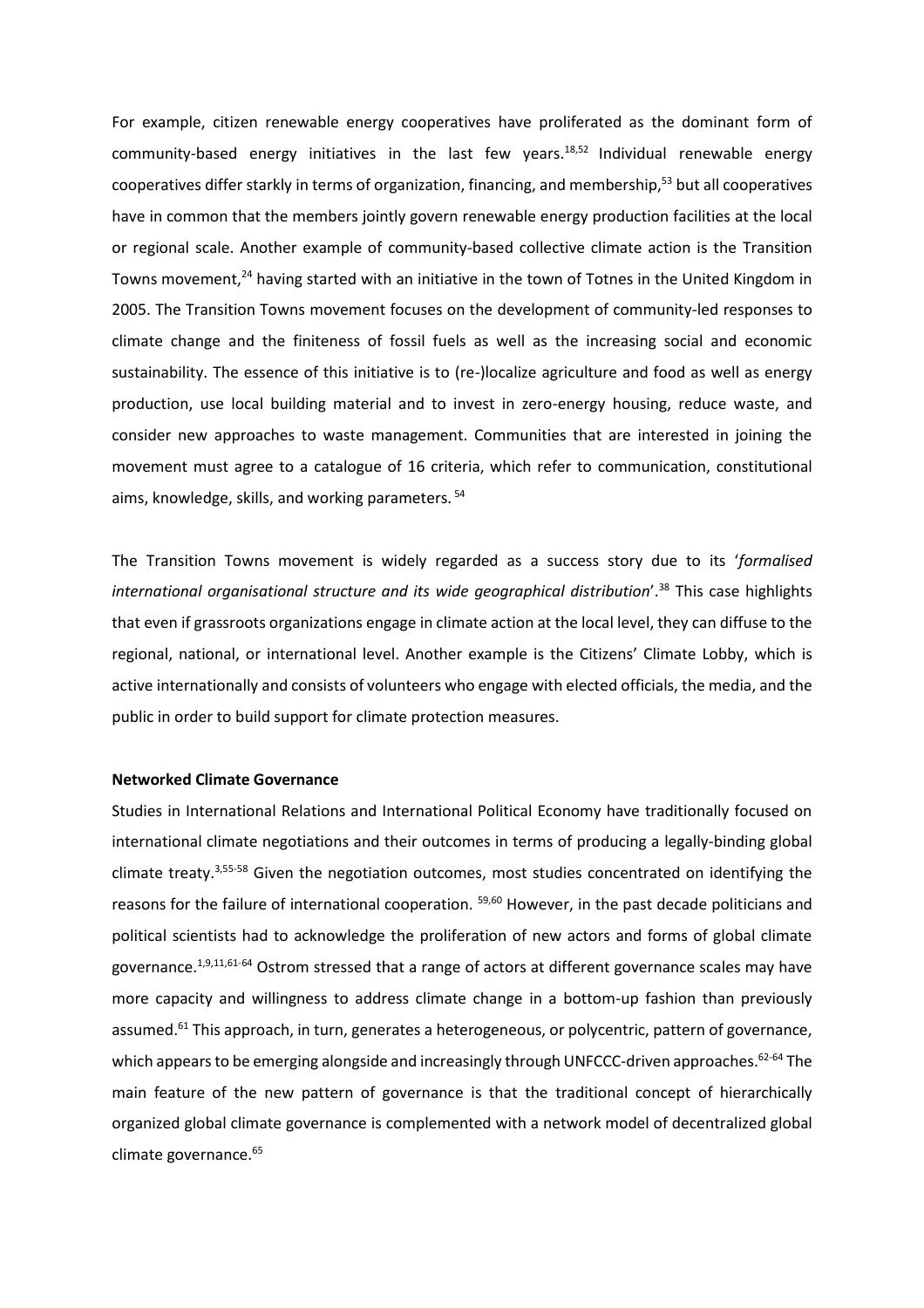The concept of networked governance refers to transnational climate partnerships that, according to Bäckstrand, can correspond to the following three types: governmental, private-to-private, and public-private (hybrid).<sup>66</sup> Governmental climate partnerships involve public authorities such as government units, cities, or (units of) regional or international organizations. Cooperation in governmental climate partnerships is mostly achieved through soft forms of cooperation (e.g. by memorandum of understanding), such as in the case of the Regional Greenhouse Gas Initiative. 9 Private-to-private partnerships involve non-state actors such as firms and/or NGOs that collaborate with other firms and/or NGOs.<sup>67,68</sup> Prominent examples include the certification scheme of the Forest Stewardship Council and the Programme for the Endorsement of Forest Certification. <sup>69</sup> Scholars have paid most attention to hybrid climate partnerships in which actors from the public and private sectors establish joint transnational networks with a set of governance objectives. <sup>70</sup> A well-known example is the Clean Development Mechanism, where national governments hold the supreme authority, whilst private actors are responsible for the oversight and daily supervision of the project-based mechanism.<sup>71</sup> In this review we closely follow Bäckstrand's conception of networked climate governance, which means focusing on transnational types of networked governance.<sup>66</sup>

The empirical reality which '*denotes a shift from intergovernmental regimes to public–private and increasingly private-private cooperation and global policy-making*' furthermore justifies growing research on public-private partnerships. $1$  Drawing on the databases of transnational climate governance initiatives by cities, NGOs, firms, and other sub-state and non-state actors developed by Bulkeley et al.<sup>62</sup> and Hoffmann,<sup>72</sup> Hale and Roger<sup>68</sup> arrive at 75 initiatives that primarily involve governance by sub-state and/or non-state actors. Not only is the considerable number of transnational climate partnerships interesting, but also – and even more – the fact that they are '*orchestrated'* by states or international organizations.<sup>68</sup> This finding resonates with Pattberg's analysis of some 232 public-private partnerships emerging from the 2002 Johannesburg World Summit on Sustainable Development, which showed that states dominate in terms of leadership and general membership.<sup>70</sup>

Do the different types of transnational climate partnerships contribute differently to global climate governance? Andonova et al.<sup>9</sup> show that all three forms of transnational climate partnerships fulfil three governance functions: information-sharing, capacity building and implementation, and rulesetting. Bäckstrand even identifies four functions of transnational climate partnerships: advocacy, rule and standard setting, rule implementation, and service provisions.<sup>66</sup> Despite differences in their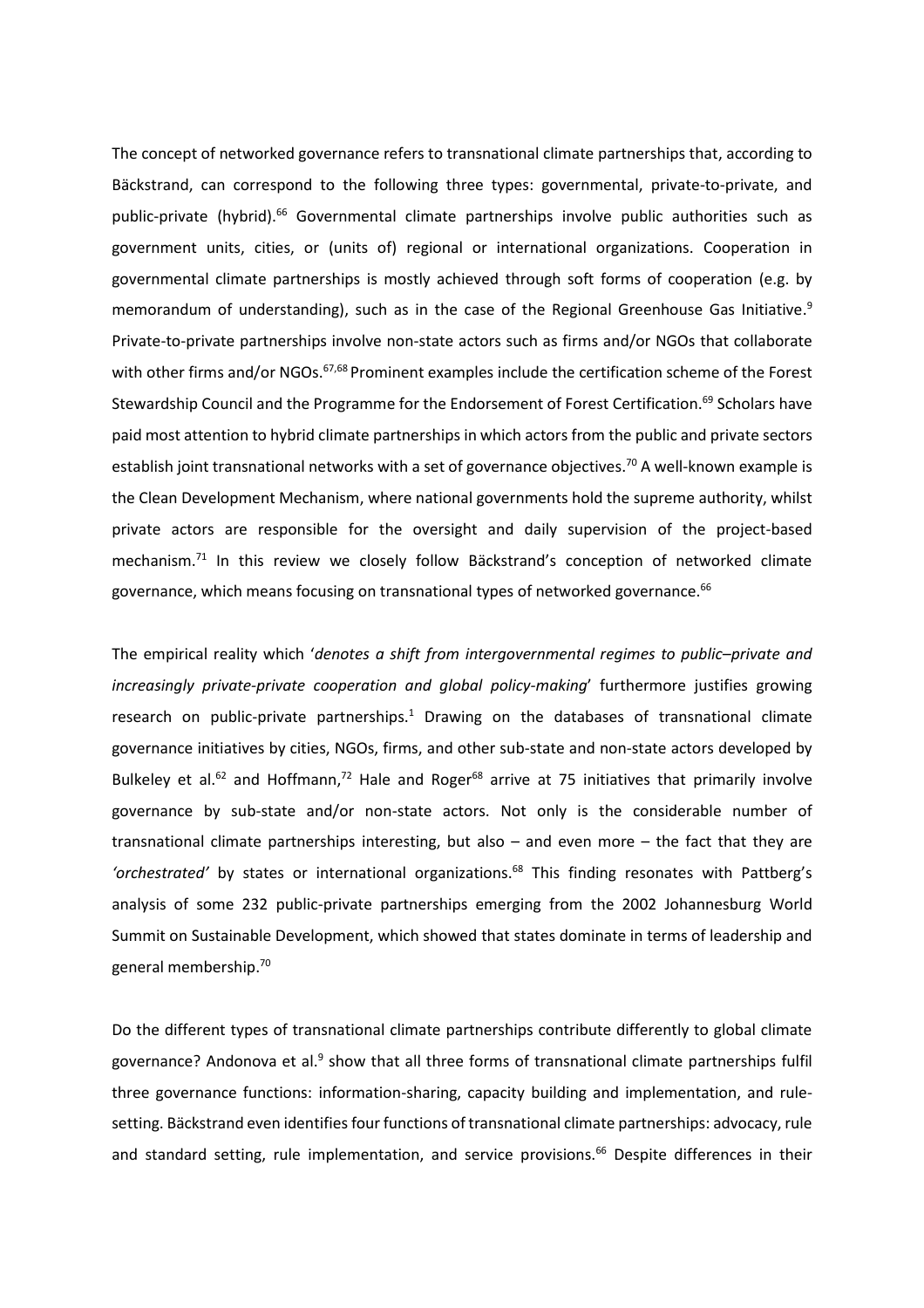composition, all three types of transnational climate partnerships can, in principle, fulfil the same types of functions, although there is variation in the specific instruments of which they make use.

Broadly speaking, transnational climate partnerships fulfil an important role in the global climate regime, as their purpose is to *'implement multilateral rules and targets in the UNFCCC'*. <sup>66</sup> There are additional factors to explain the influence of transnational climate partnerships on the negotiation outcomes. One possibility is provided by the Conferences of the Parties (COP), a vital component of the UNFCC process, and the increasing number of side events they attract.<sup>78</sup>

### **Connecting climate action and networked governance**

Given our definition of collective climate action as individuals engaging with grassroots organizations active at the local level, the link to networked governance should be straightforward. Regardless of whether the climate actions operate at the local, regional, national, or international level, networked governance provides an opportunity structure for the involvement of these initiatives in transnational climate governance. Collins and Ison<sup>74</sup> even go one step further to claim that the new global climate governance architecture means that the '*participation of citizens, groups, organizations and businesses is now an essential element to tackle climate change*'.

In most cases, local initiatives form networks with other local initiatives and participate in networked governance as 'transnational networks' – a mode of operating that has also proven attractive for cities and municipalities that have formed their own networks (e.g. Energy Cities).<sup>68</sup> Cities engage in transnational climate partnerships through their own networks, but also by participating in broader transnational networks such as the Climate Action Network.<sup>74</sup> We can observe similar patterns for the participation of citizen climate initiatives in networked governance. The Transition Towns movement, for instance, very visibly participates in transnational climate partnerships.<sup>38,54</sup> The European Federation for Groups and Cooperatives of Citizens for Renewable Energy and Energy Efficiency (REScoop.eu) is another collective action network at the local level, having formed a network to participate in transnational climate partnerships. In short, grassroots organizations are increasingly taking part in networked climate governance.<sup>72,76,77</sup>

Given the growing importance of non-state actor involvement in global climate politics, there has been increasing interest in their agency and authority as well as their legitimacy.<sup>78</sup> With regard to grassroots movements, we focus on effectiveness and legitimacy considerations. We begin with the concept of legitimacy, which Bäckstrand<sup>66</sup> – in the specific context of networked governance –conceives to result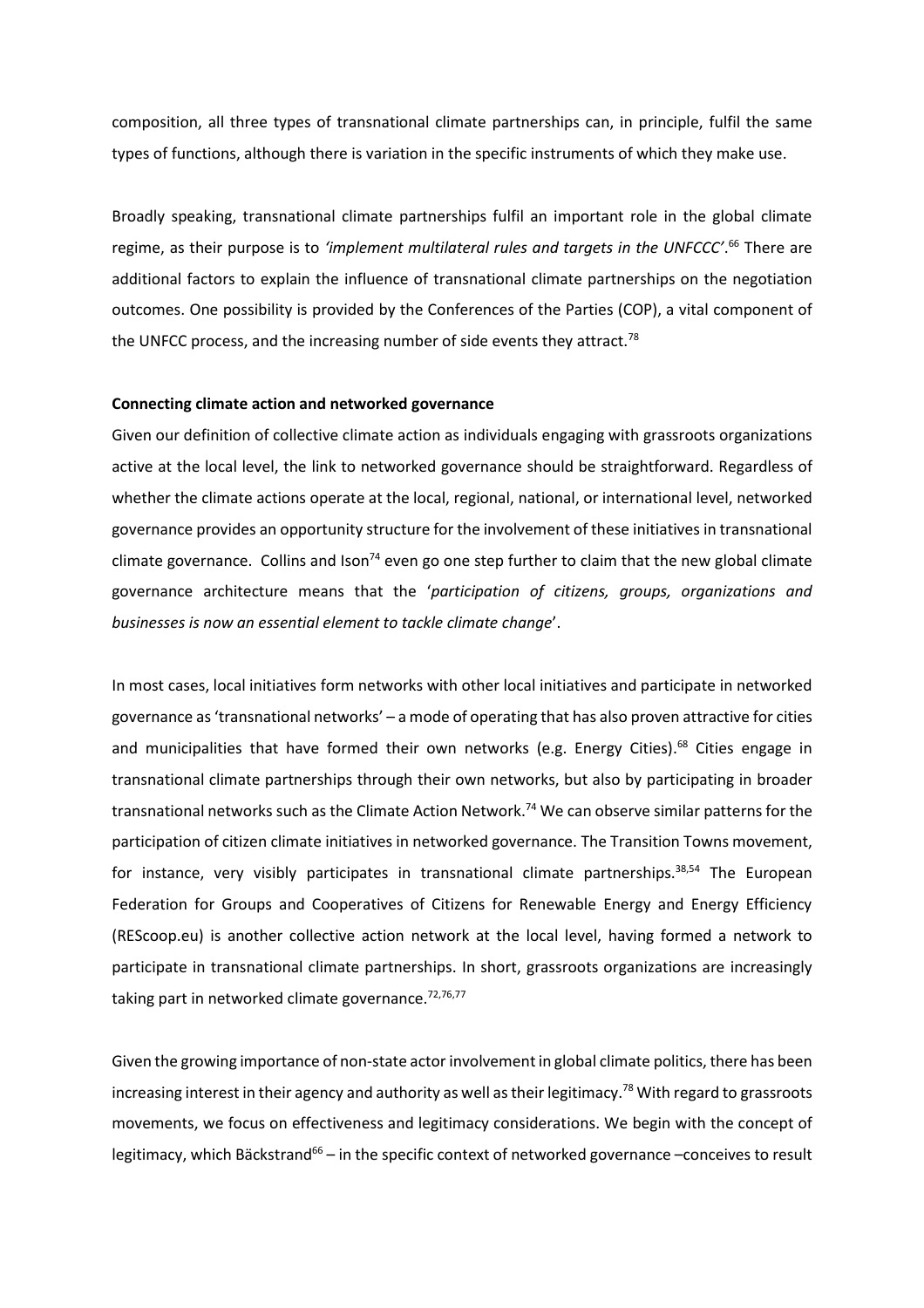from accountability. More precisely, she distinguishes between participatory accountability (i.e., the representation of various stakeholders), transparency, and the availability of monitoring mechanisms. Here, we focus on the first aspect, namely to what extent a wide range of stakeholder groups can formally participate in the network (i.e. participatory accountability). Growing numbers of grassroots organizations are expected to increase the inclusiveness of transnational climate partnerships and therefore their legitimacy. With regard to the effectiveness of grassroots movements involved in transnational climate partnerships, the assessment criteria are '*the products and activities partnerships produce and the behavioural changes that can be attributed to these activities*'. 70

Thus far, few studies have systematically assessed the success and failure of grassroots innovations addressing climate change.<sup>38</sup> However, some have argued that grassroots organizations potentially increase the effectiveness of networked governance. Hale, $75$  for instance, argues that such initiatives can successfully mobilize individuals to bring about the necessary social change to address climate change. Building on the literature on social innovation, Seyfang and Smith<sup>6</sup> find that 'grassroots *innovations appear good at creating alternatives for sustainable development, but they do not connect forcefully with mainstream socio-technical regimes*'. Put differently, grassroots organizations are perceived as drivers of social innovation and social learning.<sup>20</sup> Given the limited discussion of how grassroots organizations may increase the effectiveness of networked climate governance, this is certainly a promising avenue for future research.

All in all, drawing on existing research, $12-14$  we believe that there is a connection between collective climate action and networked climate governance, which we seek to explore in greater detail in this review. By systematically combining insights provided by the literatures on collective climate action and networked climate governance, we should be able to generate a significantly improved understanding of the drivers of and barriers to transformational social change that have proven necessary in responding to climate change.<sup>4,23</sup>

#### **DETERMINANTS OF INDIVIDUAL PARTICIPATION IN COLLECTIVE CLIMATE ACTION**

Given that the devastating consequences of climate change, the contribution of human activities, and the difficulties of governments in adopting adequate policy responses manifest ever more strongly, civil society has become an important source of climate policy innovations and collective climate action.<sup>67</sup> But what motivates the individual to engage in such group-level collective action? This section addresses this research question by reviewing theories of behaviour change and pathway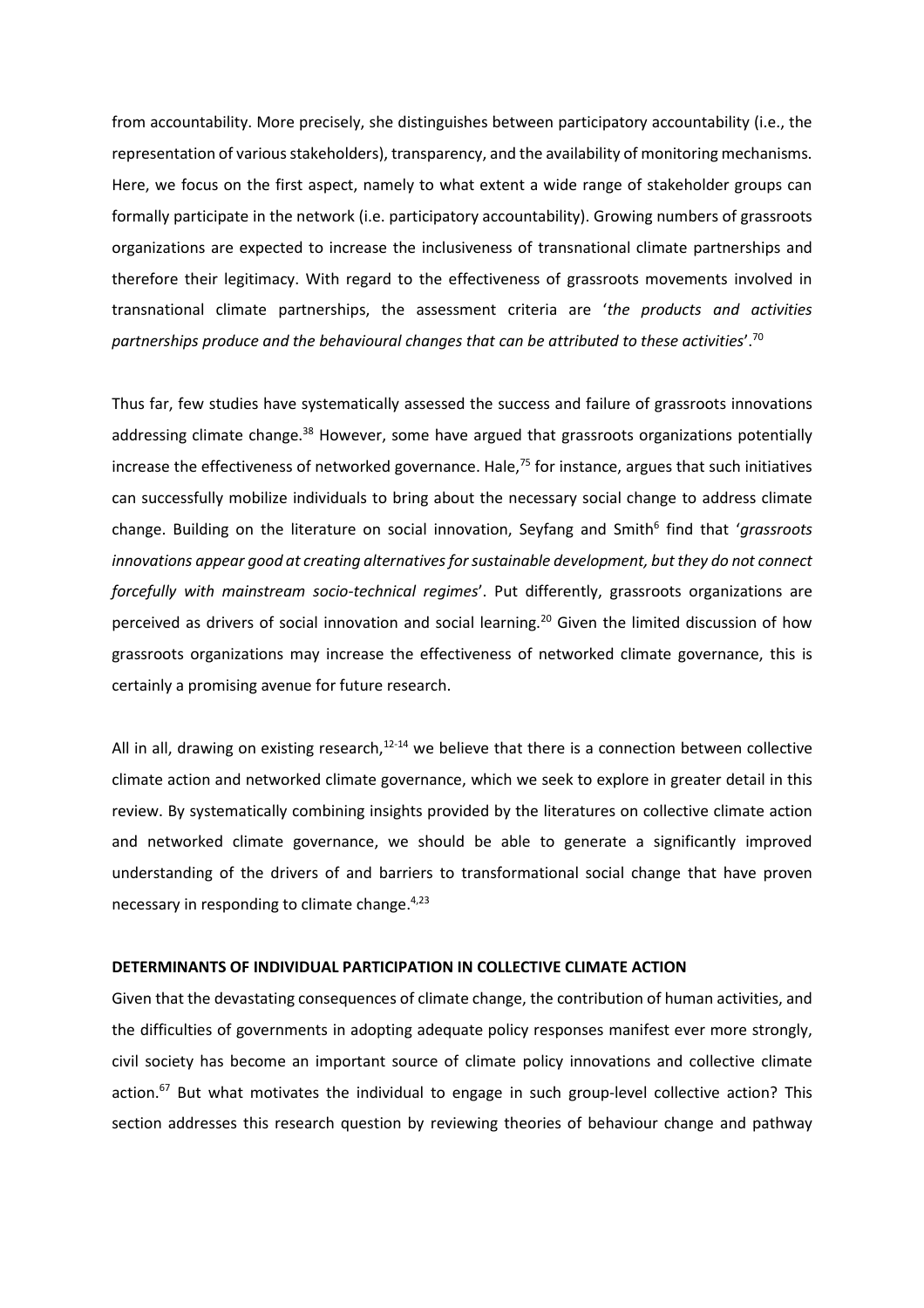models to collective climate action. These scholarly debates offer insights into why individuals may or may not participate in actions at the group level.

#### **Theories of behaviour change**

How can we motivate individuals to take pro-environmental actions? This question has been addressed by a vast corpus of literature.<sup>5</sup> One of the most prominent explanations has been that individuals do not participate in pro-environmental actions due to their lack of information. <sup>79</sup> The corresponding literature argues that filling this information deficit should stimulate individual behaviour change. However, the simple view that providing people with information on climate change science will lead to direct and significant behaviour change in a linear way has been challenged quite early in the literature, as other factors such as pre-existing knowledge and structural constraints influence how individuals process and act on such information. <sup>80</sup> This is, of course, not to say that public climate change education is unnecessary and it certainly remains an important part of climate change governance, but precisely how and to whom one communicates influences how individuals receive and process information.<sup>81</sup>

A key issue with climate change is that it is often perceived as hardly relevant to the individual's daily lives.<sup>82</sup> A suggested remedy thus involves tailoring climate change messages in order to highlight its proximal consequences. Yet Brügger et al.<sup>83</sup> explain that the effect of more localized climate change information depends very much on how that information interacts with the receiving individuals' general characteristics and how they process that information. For example, proximal information may act as a deterrent to individuals who value wider communities and the environment. Furthermore, Schoenefeld and McCauley $84$  show that empirical evidence does not support a straightforward, self-interest based theorization of this issue. In fact, people with more self-interested value orientations who received local climate information were found to disengage from climate change action and policy support, producing a 'reactance effect'. Thus, simply highlighting the local effects of climate change is unlikely to unequivocally stimulate action. Making such approaches effective requires a deep contextual understanding of the target audience.<sup>83</sup>

In a similar vein, moving climate change closer to people by highlighting potential co-benefits of climate change policy<sup>61,85</sup> has generated mixed empirical evidence. Some researchers indeed found that individuals – particularly those who were already concerned about climate change – responded positively to re-framing climate change by, for example, focusing on public health benefits.<sup>81</sup> But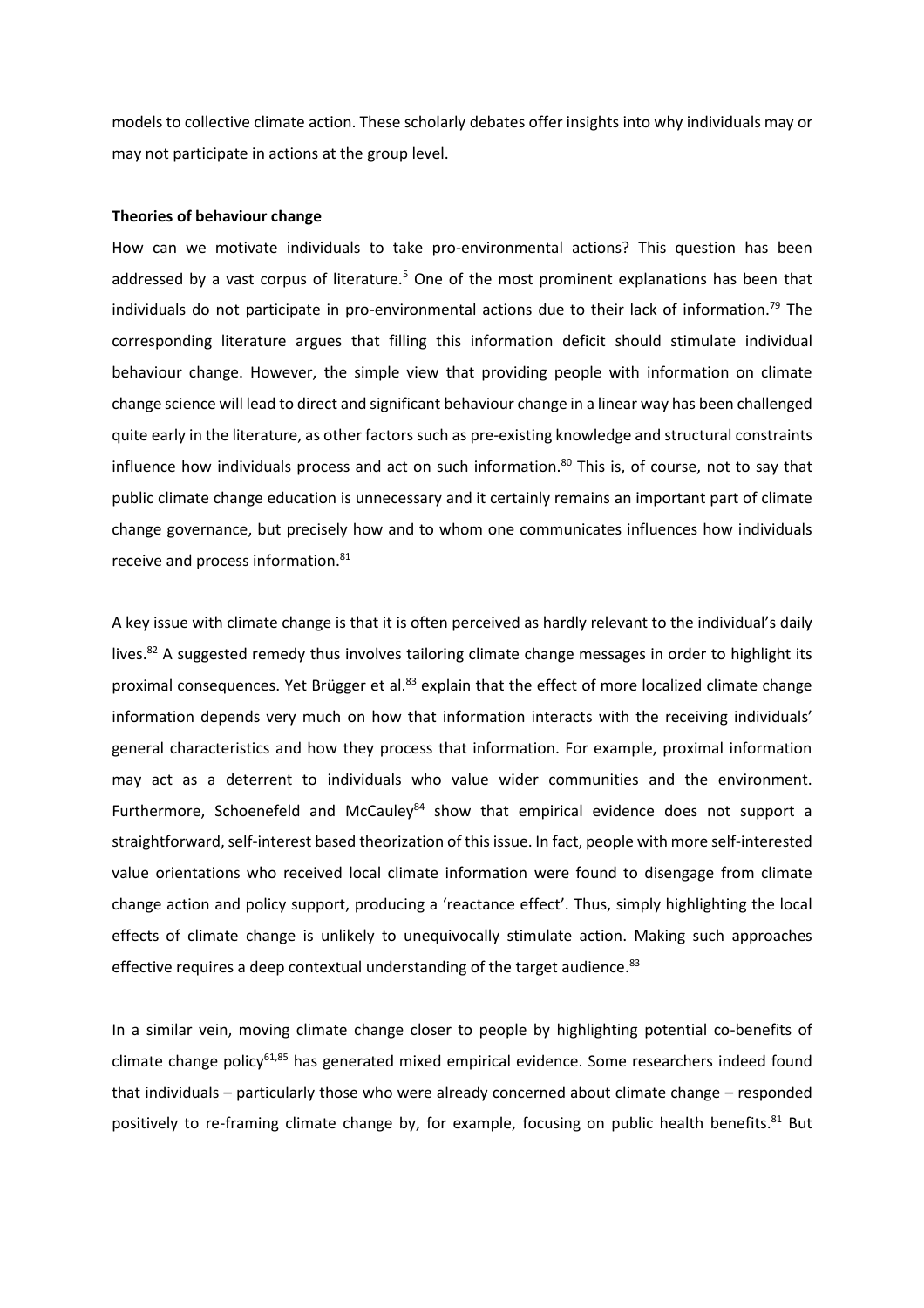others found the opposite, even when taking into account pre-existing individual characteristics such as beliefs in the gravity of climate change, climate change awareness or political ideology.<sup>86</sup>

An informational intervention that has received considerable high-level attention by policy-makers is the 'nudge' approach popularized by Thaler and Sunstein.<sup>87</sup> Their argument goes that because humans have limited cognitive capacity to process information and often rely on heuristics in their decisionmaking, small interventions, such as choosing default options when presenting a range of choices (e.g., making double-sided printing a default option) can have significant positive influences in a range of fields, possibly including climate change. 88,89

The second strand of literature examines the role of individual psychological drivers of behaviour change including values, attitudes, beliefs, and concerns. Values, or '*enduring belief[s] that a specific mode of conduct or end-state of existence is personally or socially preferable to an opposite or converse mode of conduct or end-state of existence*', <sup>90</sup> correlate strongly and consistently with proenvironmental and pro-climate behaviour. As Corner et al.<sup>91</sup> emphasize in their detailed review, individuals with 'self-transcendent' value orientations (such as caring about wider communities, or the environment) engage more in pro-environmental behaviour than people who privilege 'selfenhancing' values that focus on individual gain or status.<sup>84</sup> Attitudes may be defined as '*a learned predisposition to respond in a consistently favourable or unfavourable manner with respect to a given object*'. <sup>92</sup> Large-scale meta-analyses have shown that, in contrast to values, attitudes are less enduring and less linked with pro-environmental behaviour.<sup>93</sup> Given that attitudes are less engrained, other factors, such as knowledge or structural constraints to address climate change are likely to play important roles. 94,96 Likewise, beliefs have been found to be weaker predictors of taking action than values.<sup>92</sup> However, it is worth noting that wider beliefs about science in general influence how people interact with climate change. Recent research has shown that giving people messages about rapid progress in science tends to reduce their willingness to engage in pro-environmental behaviour. <sup>96</sup> By the same token, beliefs and appeals about environmental justice (e.g., the distributions of environmental effects on different groups in society) have been shown to influence proenvironmental intentions.<sup>26</sup> Finally, drawing on a survey of Swedish households, Nässén et al.<sup>97</sup> show that concerns over environmental protection and climate change, *inter alia*, lower the individuals' consumption-accounted GHG emissions.

The third literature builds upon social norms as drivers of pro-environmental behaviour.<sup>5,20</sup> A social norm may be defined as what individuals deem normal behaviour in any given situation.<sup>98</sup> When used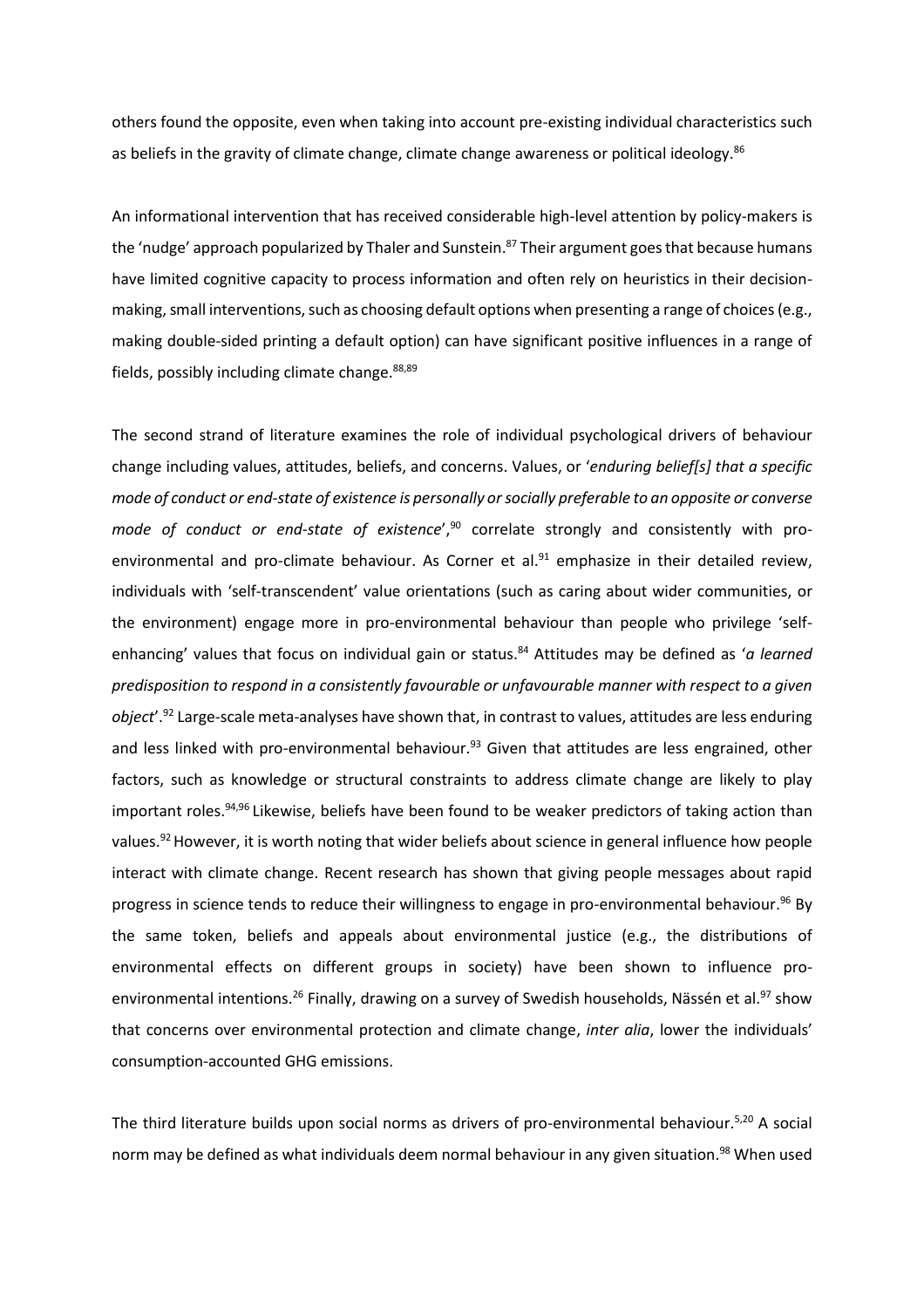in informational interventions, norm-based messaging has been shown to strongly influence a range of individual decisions and behaviour related to climate change, including energy conservation or the use of environmental resources.<sup>99</sup> This also holds true for a range of climate-change related behaviour, and norms are often stronger than a range of other drivers. $^{23}$ 

Studies have shown that the most effective norm-based messages are those that correspond most closely with the characteristics of a group to which an individual belongs.<sup>100</sup> The relationship between norms and pro-environmental behaviour is further mediated by how connected individuals feel to a particular group from which they draw their norms.<sup>101</sup> However, using such descriptive social norms – i.e., describing what other people do - can backfire, as people who perform better than the norm may adjust their behaviour towards what they perceive as normal – the so-called 'boomerang effect'.<sup>102</sup> However, adding an 'injunctive norm', or a message that indicates what is normally considered desirable or 'good' behaviour, has been shown to reduce this effect. In sum, social norms have proven consequential in information-based interventions, but they must be handled carefully to avoid potentially backfiring.

There are also a range of additional variables that have been shown to influence pro-environmental behaviour and thus an individual's willingness to participate in group-level climate action. Newer studies highlighted that it is not only the variable of climate-related information– that is, factual knowledge – as such matters, but rather how the information is communicated and which emotions it induces.<sup>103</sup> As Leviston et al.<sup>82</sup> show in a recent study, people tend to associate a range of images with climate change, and some of these images have differing affective responses: Linking climate change with disaster appeared to generate higher emotional arousal than linking it with deserted landscapes. While tapping into human emotions can be crucial to help individuals understand the full moral dimensions of climate change risks,<sup>104</sup> so far researchers have generally cautioned against fearbased appeals to stimulate action on climate change, as these have been shown to be potentially counterproductive as they can make people feel helpless and overwhelmed.<sup>7,47,105</sup> However, Pidgeon and Fischhoff<sup>106</sup> argue that 'appropriately framed emotional appeals can motivate climate action, *given the right supporting conditions'*. With regard to the latter, the authors, among others, stress the importance of identifying viable ways to act on climate change as well as invoking feelings of personal control and support of others. 104

#### **Pathway Models**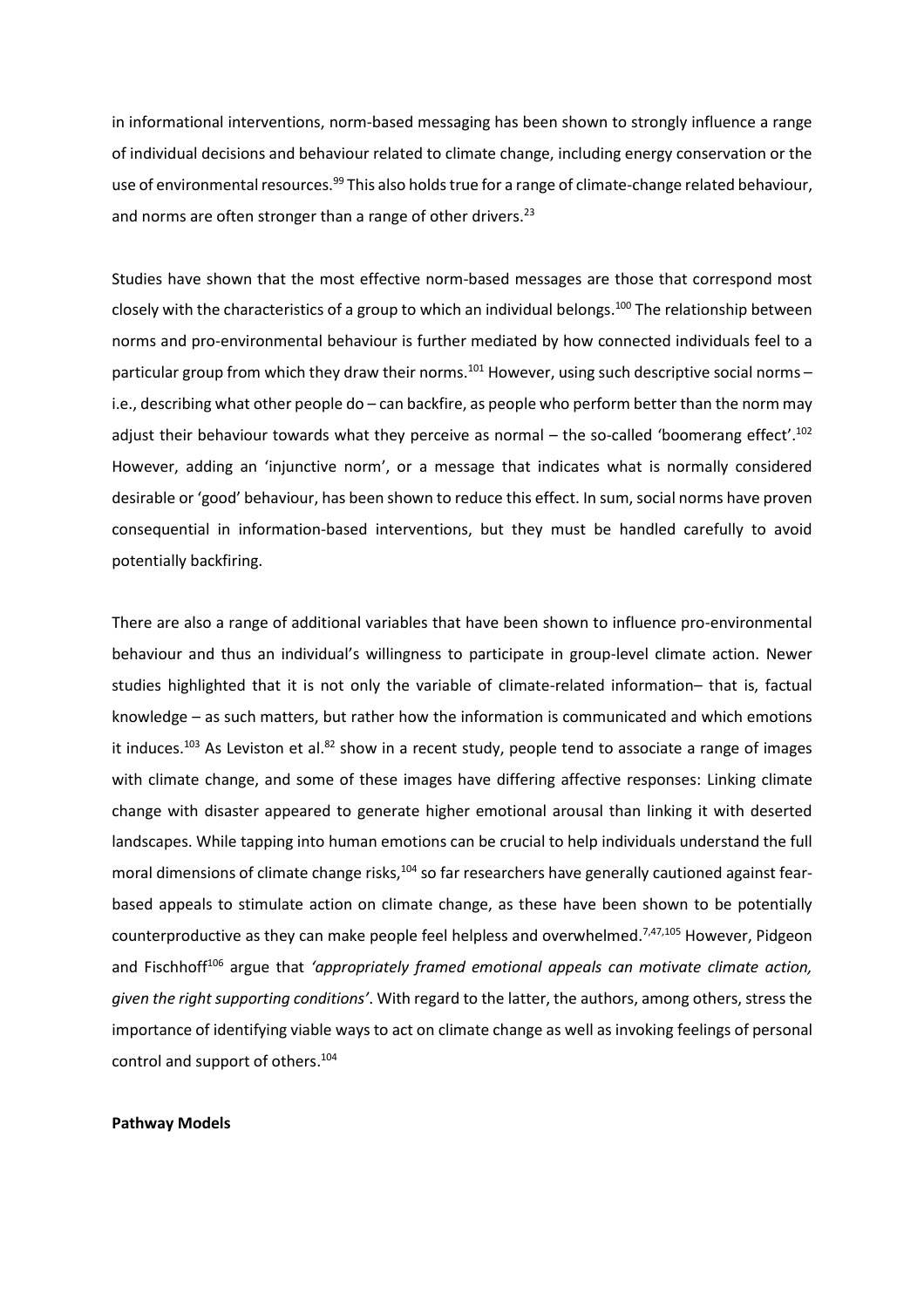Recently a strand of literature has developed that uses concepts in environmental and social psychology to investigate reactions to climate change that are closely associated with the work of Bamberg and collaborators.<sup>23-25,93</sup> Accordingly, Bamberg et al.<sup>24</sup> indicate four pathways leading to collective climate action. The first pathway builds on the reasoning of Olson<sup>40</sup> and contends that individuals are more likely to participate in collective action if there is no other way for obtaining the associated benefits, that is, through selective incentives. The second pathway we already briefly sketched above: the collective efficacy pathway. The reasoning underlying this pathway is that rational individuals will participate in collective action if they perceive that the group as a whole is able to successfully organize and conduct collective actions. Closely related to this is the third pathway: groupbased emotions pathway. It reasons that '*individuals first appraise whether their disadvantage is group-level, then appraise whether the group disadvantage is fair, legitimate, and just. Appraising the collective disadvantage negatively evokes group-based anger, and motivates individuals to take collective action*'.<sup>24</sup> The fourth pathway refers to social identity theory, which is widely regarded as one of the most influential theories in social psychology. It rests on the assumption that individuals partly define themselves through group memberships, and come to think, feel, and act as group members. <sup>23</sup> Given this basic reasoning, social identity theory has been linked with a wide range of behavioural outcomes that can be understood as occurring out of the joint interest of the group. From this, it follows that a strong sense of collective identity is needed for group members to engage in collective action. 24

A further development of this perspective is the integrative social identity model of collective action (SIMCA) proposed by van Zomeren et al.<sup>46</sup> These scholars propose three underlying drivers of collective action, namely the perceived existence of a social injustice; efficacy (related to behavioural control – see above); and identity. In other words, it is a model that integrates the efficacy, the emotions and the identity pathways. Importantly, this theory goes beyond assessing individual behaviours and their correlates precisely because it takes into account the effects of group identity and issues such as politicization. This matters because collective action is, *per definition*, a group activity typically undertaken to achieve a common aim. More recent research has not only validated this model, but also begun to add potential additional factors, such as social norms and sense of group identity and collective responsibility.<sup>23,107</sup> Taken together, there is thus a strong indication that in addition to the factors discussed above, identity and affect play important roles in stimulating collective action to address climate change.

#### **INTEGRATING COLLECTIVE CLIMATE ACTION AND NETWORKED GOVERNANCE**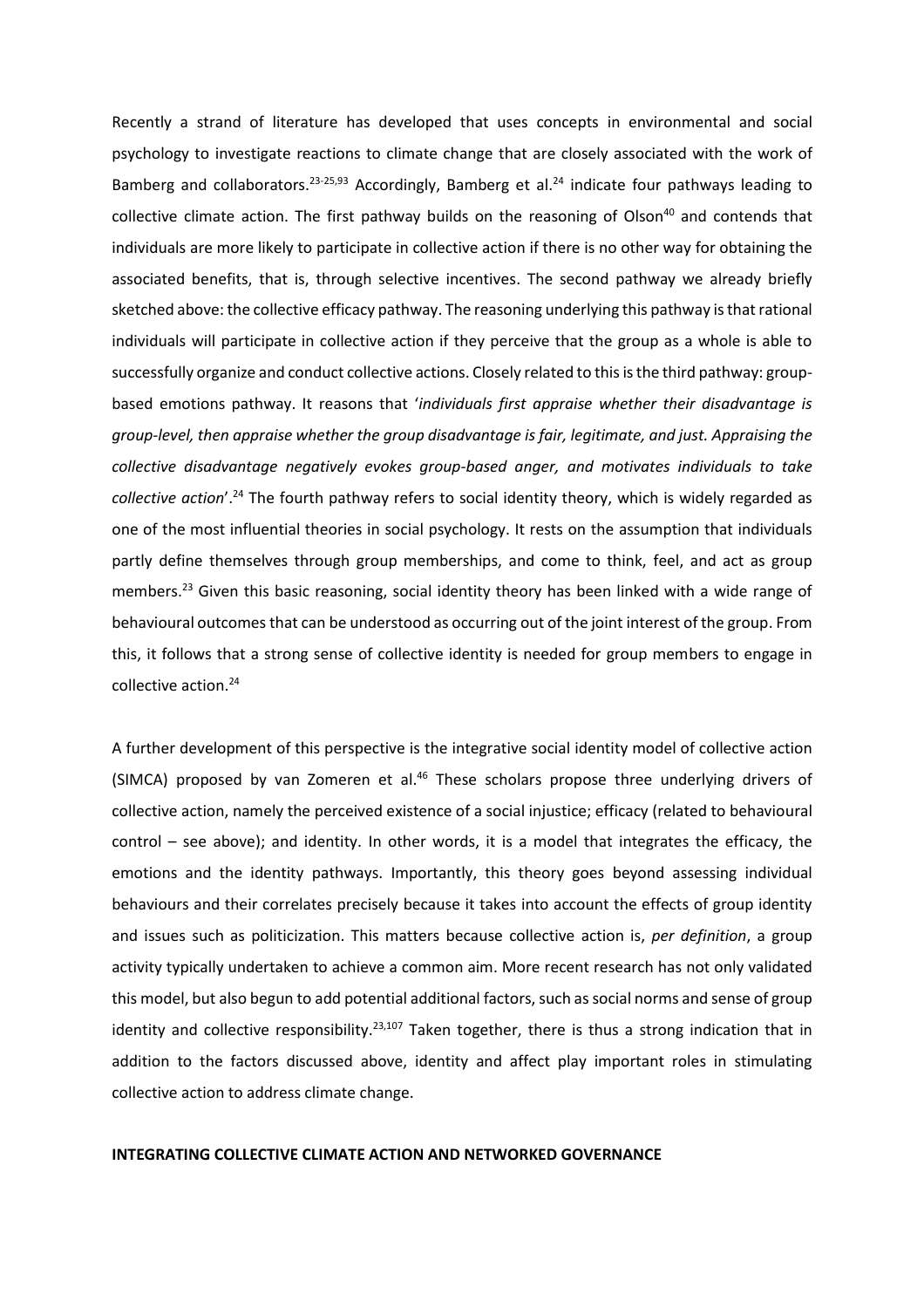Studies in behavioural sciences often concentrate on the determinants of human behaviour. Our review summarized numerous factors that determine an individual's willingness to participate in locallevel climate action. Rather than stressing differences or incompatibilities between the approaches and variables reviewed, we follow Capstick et al.<sup>108</sup> and emphasize numerous overlaps and complementarities. Adding to this important perspective, we argue that it is crucial to pay close attention to contextual factors influencing individual behaviour. This approach resonates with the broader argument that there are no general panaceas that will work irrespective of local governance contexts.<sup>109</sup> This means that general lessons about the effects of information, values, norms, emotions, or identity emerging from relevant literatures need to be considered in specific governance contexts. 110

Recent studies on collective climate action have taken the embeddedness of individuals in social contexts into account.<sup>23-25,45,46, 111-113</sup> We contend that developing a much deeper understanding of what drives individuals to participate in collective action needs to go one step further and pay attention to the '*extent to which state and other actors configure the fabric and the texture of daily life*'. <sup>111</sup> At the most basic level, the characteristics of political systems matter: Because democracies offer more opportunities for participation and initiative than autocracies, the former are likely better at stimulating collective climate action than the latter.<sup>15, 16, 47, 114,115</sup> Building on this line of thought, we argue that the changes in the global climate governance architecture and especially growing opportunities for non-state actor participation constitute an important contextual factor that is worth taking into consideration.<sup>14,22</sup>

More specifically, we argue that the notion of opportunity structure<sup>37</sup> is a fruitful concept to link the literatures on collective climate action with studies of networked climate governance. The use of the concept of opportunity structures allows for constructing an overarching analytical perspective that echoes prominent political science theories. For example, the influential advocacy coalition framework holds that the attainment of political goals is determined by the actor coalitions' beliefs and resources, as well as the strategies they apply given the institutional venue in which they operate.33,34 By our understanding, group-level climate actions operate within the context of networked climate governance. We expect that transnational climate networks determine which strategies the groups choose to pursue their interests at the national and the international level. At the same time, we posit that knowledge regarding the existence of networked governance and the possibility to influence international climate politics affects the decision of individuals to join grouplevel initiatives. In what follows we concentrate on this second aspect.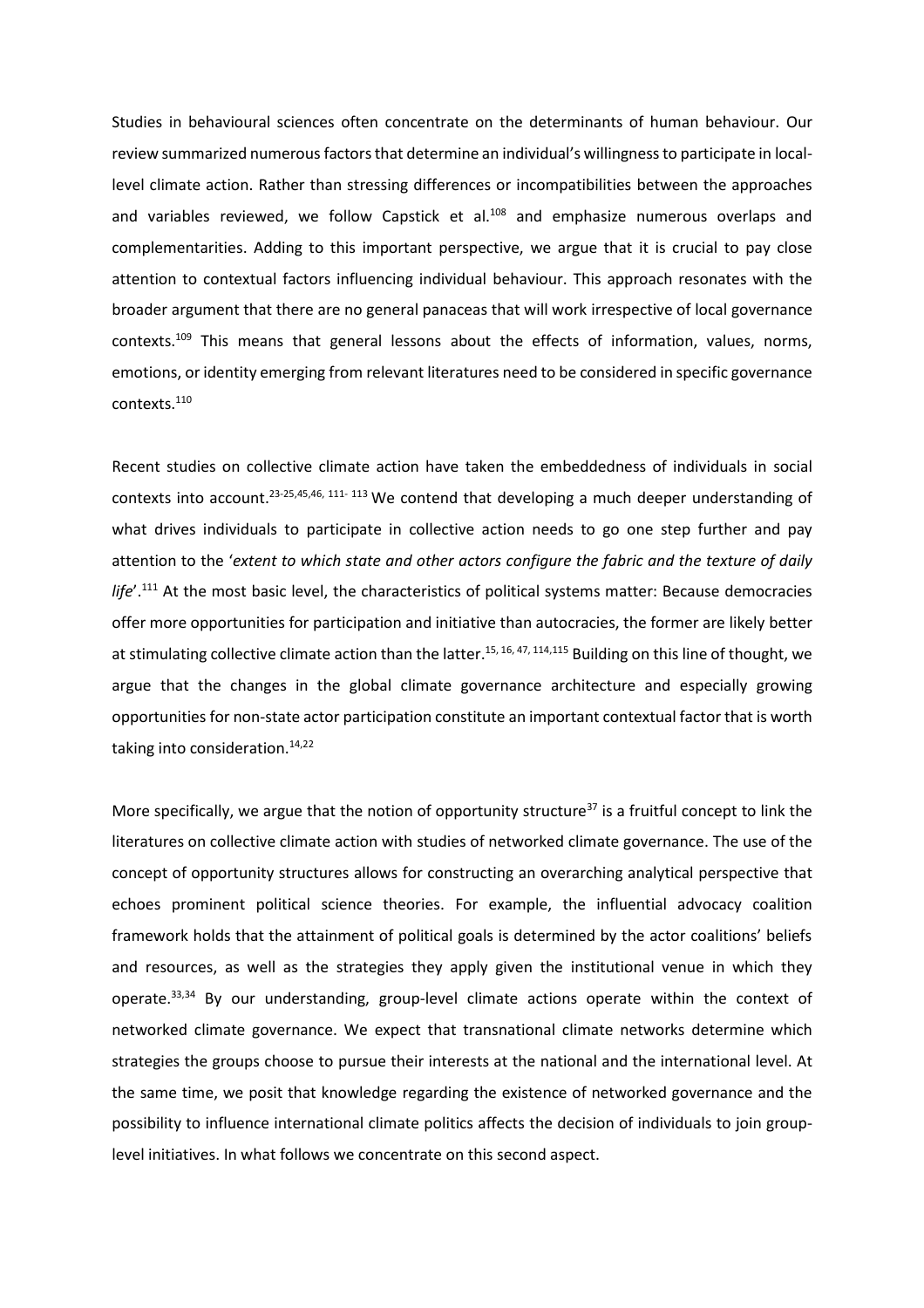How do individuals become aware of the context in which they make decisions? They can either observe this context directly or indirectly. At the local level, for instance, people – especially those with extensive personal networks – can observe their socio-political and socio-technological context more easily. They can directly observe the need and the opportunity structure for engagement in climate action – such as, for example, starting an energy cooperative to supply their community energy. <sup>18</sup> At higher levels, however, individuals cannot directly evaluate their action context and thus rely on information from other sources. But this creates an important dilemma, because the empirical evidence on the effectiveness of climate change information and knowledge to stimulate collective action is mixed at best. A starting point to resolve this issue is that information effectiveness very much depends on the characteristics of receivers and at times on those of the communicators.<sup>81</sup> Thus, singular and decontextualized information provision is unlikely to induce significant shifts in knowledge, beliefs and subsequent climate change-related behaviour. $^{110}$ 

Communicating in context is thus an important way forward. For example, O'Neill and Nicholson-Cole<sup>105</sup> argue that communication approaches that account for individuals' *'personal points of reference'* (e.g. by appreciating their attitudes, beliefs, and values) and address the local and regional context are more likely to enhance the individuals' engagement with climate change. But the mass media tend to represent climate change as a global action problem.<sup>114</sup> Following the previous reasoning and considering the importance of the mass media in communicating climate change,<sup>116,117</sup> one would expect that the emphasis placed on the global dimension of climate change could entail disengagement from collective climate action. As Wolf and Moser<sup>47</sup> reason, the 'immensity of this *'global' problem versus individual actions*' is likely to make people feel helpless and discourage them from participating in group-level action.

Carefully crafted strategic communication approaches can potentially address some of these difficulties.<sup>117</sup> Individuals need to understand that transnational climate partnerships exist and how they function, but at the same time communicators need to remain cognizant of local contexts as well as the full range of psycho-social and contextual factors we discussed above. To recall, collective climate action through grassroots organizations is an integrative component of networked climate governance.<sup>62,66,70</sup> Therefore, audiences need more systematic information about the global climate governance architecture and how the latter is linked with local-level action. However, when doing so, it matters immensely to take into account prevailing social norms, value orientations, pre-existing knowledge and other psycho-social variables, as well as the nature of wider social practices and the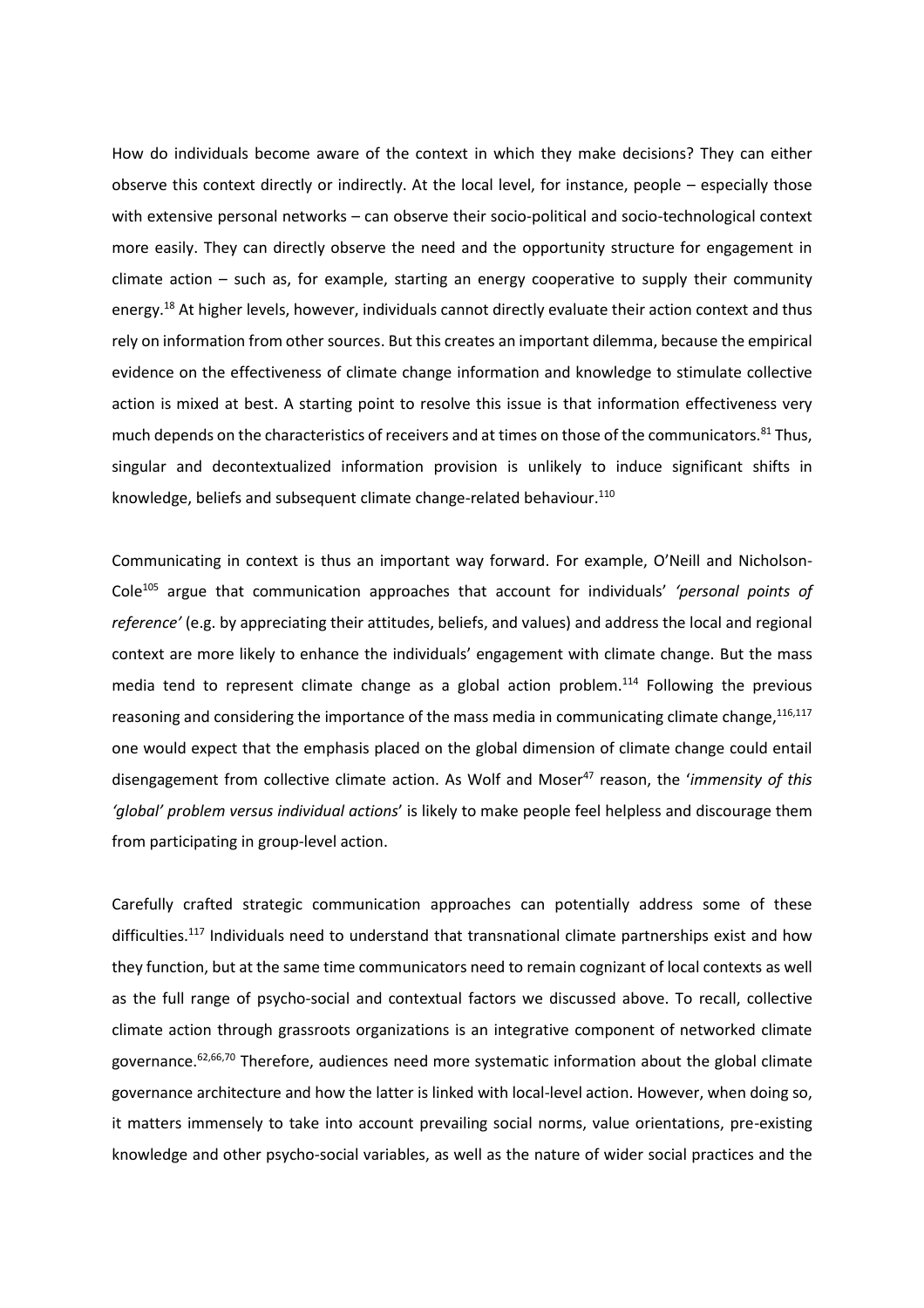physical environment.<sup>5,13</sup> For example, if there is already a social norm, or indeed a wider social practice to collaborate in other areas, and if people believe that climate change is a problem and value their natural environment as well as the well-being of other communities, and if the physical conditions are such that actions can reasonably be taken (e.g., there are feasible sources of renewable energies), then it makes sense to anchor any communication in these key community characteristics.

When thinking of communication, one may think of the mass media, but communication is also transmitted in other forms. For example, politicians may invite citizens to participate in climate actions and explain that their efforts are not confined to the local level, but will transpire to higher levels. Likewise, NGOs could communicate the nature of networked climate governance and how the existence of this structure helps to make a difference at the global level. Done in this way, improving knowledge about networked climate governance and potentially offering a range of other opportunities to engage could empower individuals to feel that their actions are meaningful and not confined to the local level, but that they can contribute – by participating in transnational climate networks – to solving the problem at the global level.<sup>6</sup> Doing so may especially engage young people by showing them what they can do and how their actions have an impact beyond their neighbourhood. 81

Again, the Transitions Town movement is a suitable example. While being a local initiative, the members are committed to networking with a view to expanding the movement's geographical scope. 38,54 The fact that the individual movements are local provides an important venue for individual involvement, while strategic communication about the geographical spread and membership in new transnational climate partnerships additionally signals that impact reaches well beyond the local level.

The discussion above shows that there is an important connection between networked governance and research on the determinants of individual participation in collective climate action. To understand this connection, we need to conceive of networked climate governance as an opportunity structure, which may upscale local-level climate action to higher levels and encourage citizens' involvement. Given the complexity of global climate governance, however, it is important to explain opportunity structures in understandable ways, which bears some challenges. On the one hand, organizations participating in networked governance will need to invest in communication, but resource constraints may make doing so difficult. On the other hand, the approach requires some basic recognition of the new global climate governance architecture and the crucial role of individual actors through collective action. Mobilizing individuals through transnational climate partnerships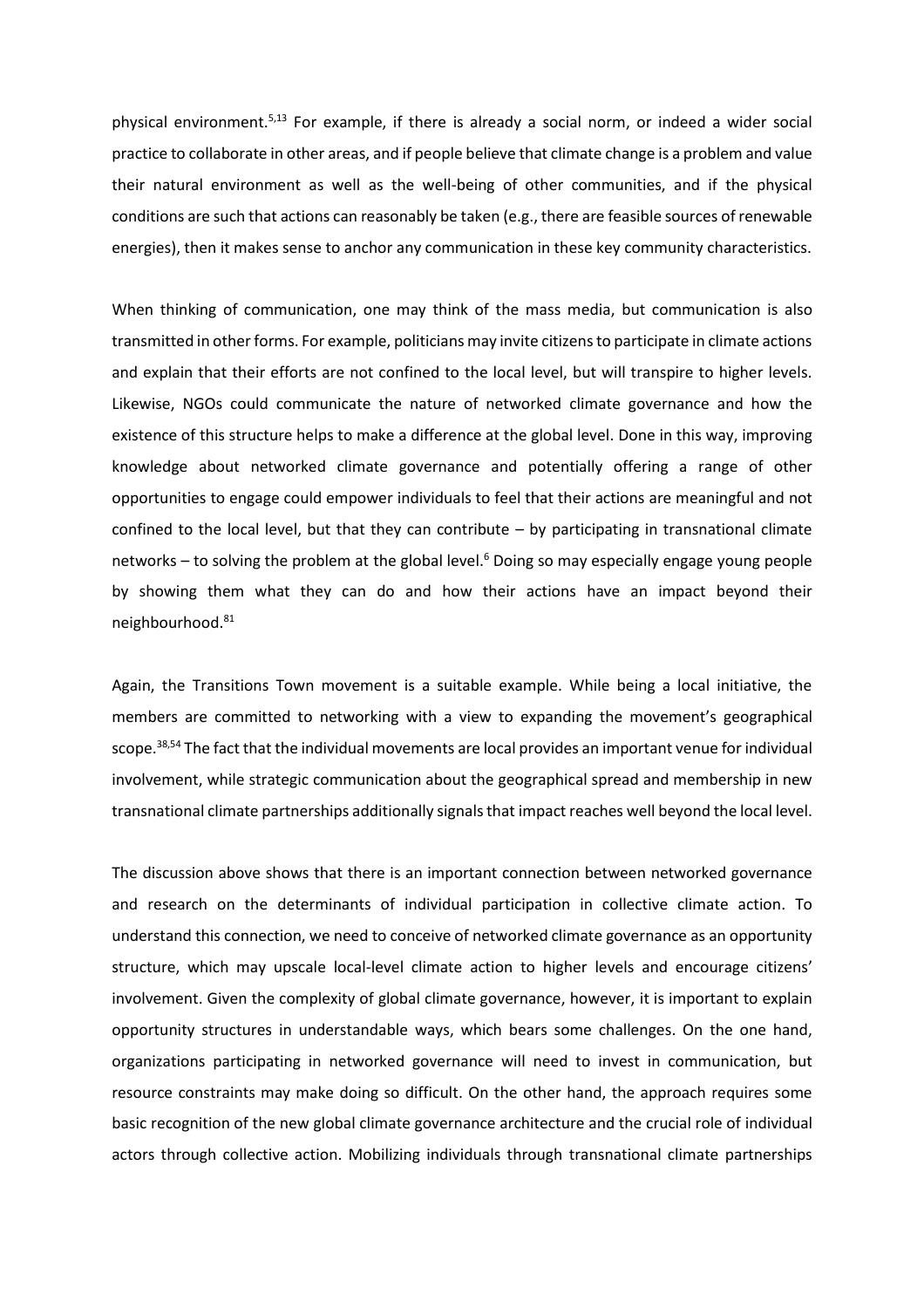calls for some agreement on and support forthis new governance form by all actors involved, including states.

## **FUTURE RESEARCH OPPORTUNITIES**

The reasoning above prompts three research questions to guide future research: the first one refers to the empirical testing regarding the postulated relationship between the contextual communication of the opportunity structures provided by networked governance and greater incentives for engagement in collective action. One would initially need to assess how much respondents know about existing governance networks and what other socio-psychological factors are relevant in driving collective action in a particular case (and whether there are any factors that extant literatures have not yet identified). Doing so will paint a much more detailed and sophisticated picture of the relative efficacy of a range of factors in stimulating collective action. It would also assist social learning as local initiatives go transnational; for, other groups would be able to gauge whether the key factors that led to success or failure elsewhere can be reasonably expected to be relevant to them. Subsequent analyses could then implement framing analyses $103$  to investigate whether or not the opportunity structures provided by networked governance influences individuals' willingness to engage in collective climate action. Doing so would particularly allow fortesting which of the pathways discussed above drive collective climate actions most effectively, and what contextual factors matter most. To recall, Bamberg et al.<sup>24</sup> identify four mechanisms through which individuals can be motivated to participate in group-level action, including selective incentives, rationality considerations, emotions, and social identity. Which of these pathways would be most effective? And how can they highlight that local-level climate action can transpire to the global level? These are questions worth investigating in future research.

The second area relates to the role of grassroots organizations in transnational climate partnerships. What is their influence vis-à-vis the other members of such networks that are arguably more powerful? Importantly, Uphoff<sup>51</sup> systematically compared the participation of grassroots organizations and NGOs to show that they differ in their collective action possibilities, which we expect to be reflected in how they can participate in global climate governance. While there is a small but growing literature on the global diffusion of grassroots organizations,<sup>38</sup> studies of networked climate governance have paid less attention to how exactly these organizations participate in networked climate governance via-à-vis the other members. Empirical data provided by Bulkeley et al., <sup>62</sup> Hale and Roger, <sup>68</sup> Pattberg,<sup>70</sup> and Hoffmann,<sup>72</sup> could serve as a starting point for addressing this research question. Moreover, such a perspective would fit nicely with studies of transnational advocacy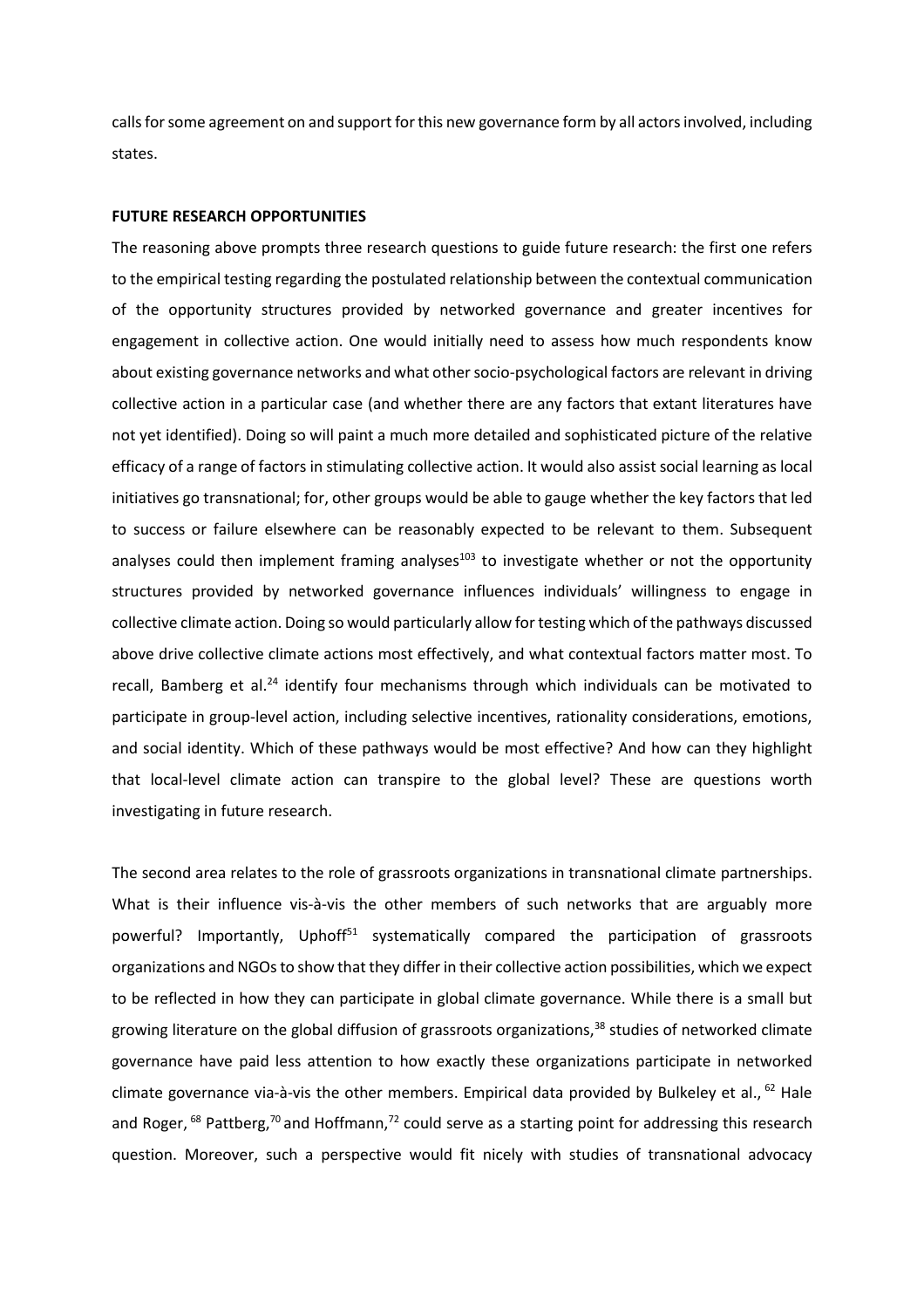networks<sup>32</sup> and epistemic communities.<sup>36</sup> Another possibility for attaining an analytical value-added is to examine the effectiveness of transnational climate networks of varying compositions with a view to learn which of them is more influential in climate politics. This perspective would directly draw on the concept of advocacy coalitions, as put forward by Sabatier. $33$ 

The third avenue for future research is about how participation in transnational climate partnerships may affect the internal structures and management of grassroots organizations. A first crucial step involves building networks at the regional, national or international level, a potentially resourceintensive activity.<sup>14</sup> However, spreading ideas via networks may reduce the innovative capacity of grassroots organizations as they shift attention from content to organizational forms that can be easily adopted elsewhere. The rather specific issue focus of grassroots organizations<sup>51</sup> generates important questions about what happens to these organizations once other actors in the governance network adopt their key messages or approaches.<sup>27</sup> Again, the advocacy coalition framework<sup>33</sup> may provide a useful analytical perspective for addressing this question since the essence of that framework is that actor coalitions compete against each other over political influence. From this perspective, grassroots organizations may lose their competitive advantage in such constellations if large parts of their demands are taken up by more powerful advocacy coalitions. Alternatively, more specific theories on climate policy innovations $30$  could be applied to address this research question.

#### **Conclusion**

This review had two key starting points: first, the empirical manifestation of a growing number of transnational climate partnerships;<sup>1,66,70</sup> second, the realization that adequate responses to climate change require innovative policy responses<sup>30</sup> and collective action<sup>14</sup> on a variety of scales to bring about fundamental social change.<sup>4</sup> While disparate at first glance, the new global climate governance architecture and collective climate action are connected to one another in important ways. As we argue above, networked climate governance serves as an opportunity structure for collective climate action in the sense that it may potentially encourage individuals to join group-level climate actions. The rationale underlying this expectation is that individuals who are, in principal, willing to participate in such initiatives (e.g. renewable energy cooperatives) may be even more convinced to do so when they realize that their actions transpire beyond the local level and when doing so matches their broader value, norm, and identity-based orientations. At the same time, networked governance requires social innovation<sup>6,27,28,38,77</sup> and learning<sup>19,120</sup> to produce effective climate change responses. Currently, comparatively few grassroots organizations – the form of local-level collective at the centre of this review – participate in networked climate governance.<sup>70</sup> This might be due to two factors: First,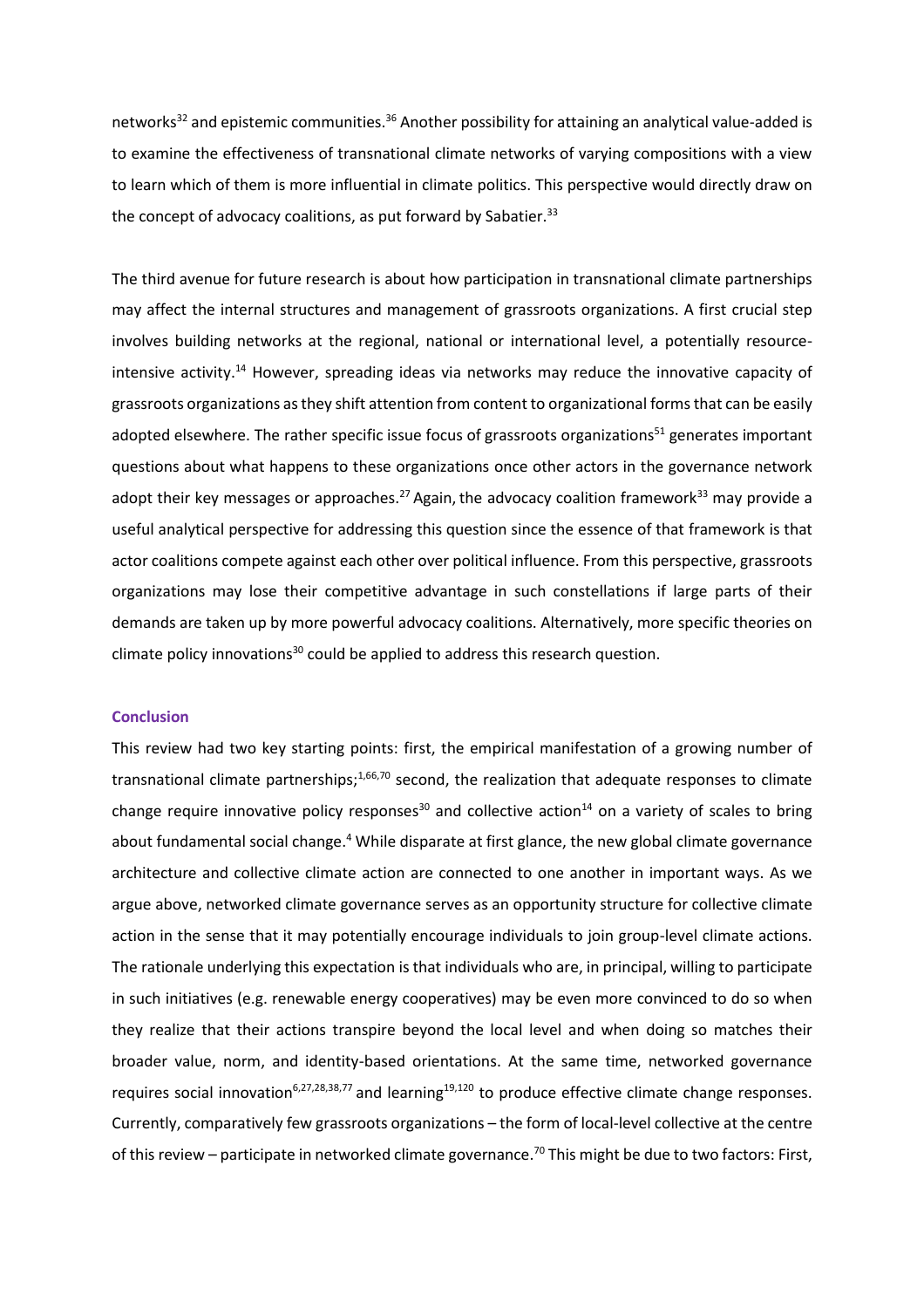it is a deliberate decision of grassroots organizations to concentrate their activities on the local level; second, generally only few grassroots organizations exist that could participate in transnational climate governance. With regard to the second explanation, we would argue that grassroots organizations could become better represented in networked climate governance if a greater number of individuals joined them. Different varieties of psychological literatures suggest that the individuals decisions to join such collective attempts are determined by their perceptions of the efficacy of collective action along with group-based emotions, social identity, as well as social norms and values. 23-25

Drawing on the psychological literature and combining it with studies in communication science, one way to potentially stimulate more collective action is to use communication.<sup>112</sup> Providing individuals with information about the possibility that their local initiatives may contribute to transnational climate governance could spark their interest in getting involved. The information can be supplied by policy-makers or private actors such as NGOs either directly or indirectly by relying on the media. Yet one must bear in mind that the communication strategies used must be crafted carefully with a view to provide encouragement rather than discouragement.<sup>47</sup> Moreover, we want to stress that this finding is derived from studies in the fields of communication science and psychology. Sociological research contends that beliefs, values, and attitudes are co-constituted by behaviour and social practices. Following this view, the media could not be assigned such a prominent role in encouraging individuals to participate in grassroots movements.<sup>5,8,110,111,117,118</sup> Rather, sociological research makes a plea for the *'generation and circulation of elements of which variously sustainable practices are*  made'.<sup>111</sup>

Greater participation in citizen climate initiatives may then stimulate the inclusiveness of networked governance – by expanding grassroots organization participation – and contribute to responding to climate change with the necessary ambition in terms of bringing about fundamental social change. Moreover, citizen climate initiatives could help to devise and spread more innovative climate policy measures, as multiple local-level initiatives are expected to contribute their respective views on the causes of climate change and the solutions they have experimented with.<sup>72</sup> Using this analytical perspective would enrich the study of networked climate governance with key questions on climate policy innovation.<sup>30</sup>

More broadly, we argue that there is considerable interdependence between networked climate governance and collective climate action and we made an attempt to overcome existing disciplinary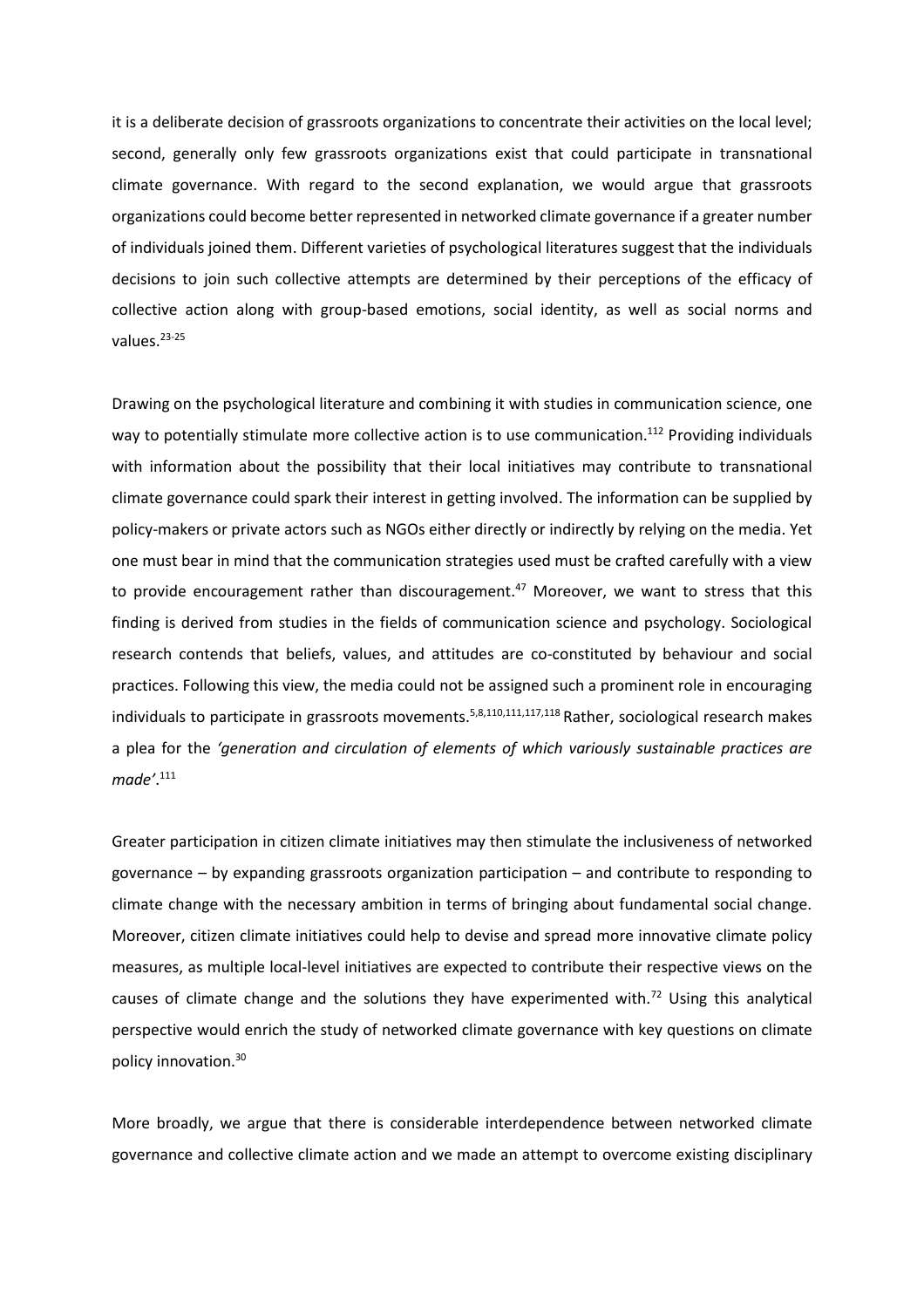boundaries to advance this perspective. While the networked climate governance idea originated in International Relations and governance studies, collective climate action is associated with psychology, sociology, economics, and related disciplines. Despite the different levels of analysis (i.e., states or transnational climate partnerships versus individuals), recurring questions on the logic of collection action problems connects these literatures. Remarkably, the connection between networked climate governance and collective climate action we highlight partially resemble prominent theories of policy change in political science. Previously we discussed that networked climate governance can be conceived as an analytical concept known as institutional venue in the advocacy coalition framework,<sup>33,34</sup> which determines how different actor groups interact with and compete against each other over political influence. The individuals can be accommodated in this framework in such a way that they decide whether and which advocacy coalition to join depending on how they perceive the institutional venues. Exploring and potentially strengthening this link will greatly enrich our current understanding of climate governance and ultimately contribute to its effectiveness.

As stated above, the core objective of this review was to build bridges between different types of literatures and levels of analysis. Given this goal we did not pay attention to contributions within the respective literatures, which represent more controversial views or stress uncertainties inherent to the theoretical lenses applied. We focused on individuals and the structures that surround them, but acknowledge this is a somewhat limited analytical perspective. Arguably, conceptualising individuals as atomistic, rational actors, or by contrast as entirely constrained by institutions or discourses are extreme ends of an extensive continuum. We believe that depending on the issue and contextual circumstances, most cases will fall somewhere on this continuum (rather than the ends). In a world where everything is controlled by rigid and unmovable discourses, it seems futile to even begin to think of change emanating from individuals (but there are many examples where this does appear to happen, as we show in the article). By the same token, assuming that individuals are staunch, unconstrained rationalists who can make whatever choice they like under any circumstances is equally unreasonable. In fact, we show in numerous ways how a range of external factors influence individuals, at times in irrational ways. With any particular issue, it is task of sound social research to identify the opportunities and constraints emanating from the complex nexus of individuals, social structures, and other elements, such as characteristics of the material world. All are likely to play some role in transformational responses to climate change.4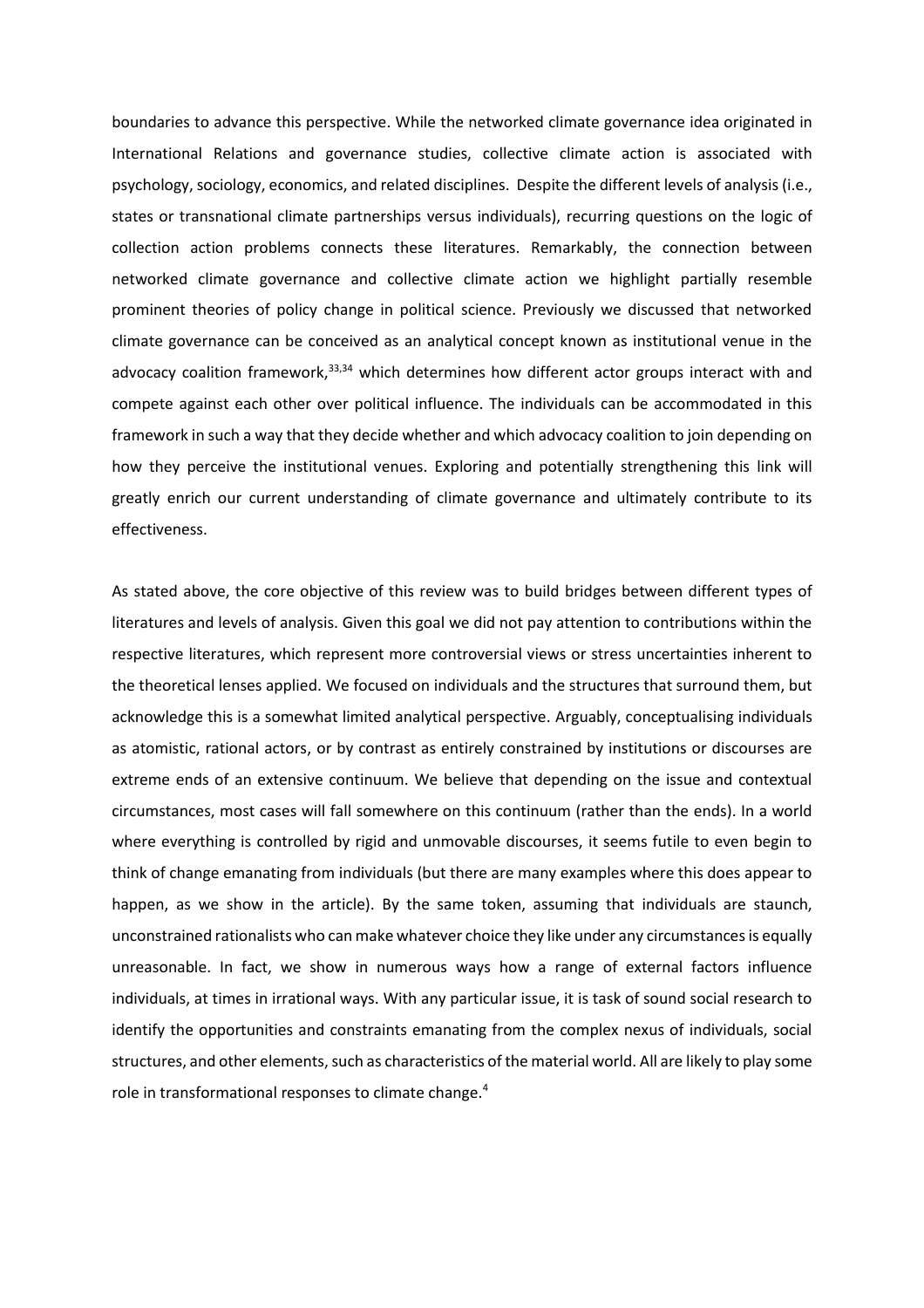We believe that the literatures we review in this article provide useful pointers for researchers to explore climate change-related issues with a view to individual, social structures, and the material world. Yet we would like to flag that there exist other theoretical perspectives and assessment of the empirical phenomena presented here and we invite future research to consider engaging with that literature in a view to complete the picture we presented.

Alongside our call to consider a multitude of theoretical perspectives when investigating the relationship between collective climate action and networked climate governance, there are several empirical research questions that warrant future attention. While we have already highlighted some of these in the previous section, we believe that investigating whether networked climate governance is helping grassroots organizations to become a more central players in climate politics, or whether these groups remain at the fringes, is of particular importance.<sup>6, 27, 49, 121-123</sup> In other words and following the insights offered by Pattberg:<sup>70</sup> does a growing number of grassroots movements involved in transnational climate partnerships lead to new activities that then lead to behavioural changes? This is just one of many worthy research questions bringing together global climate governance and social change attained by individuals.

#### **Governance**

Governance can be understood as '*shaping society in desired directions*'. <sup>110</sup> While the state plays a key role in governing,<sup>30</sup> most studies in governance are interested in why non-state actors take matters into their own hands and act as substitutes for or in collaboration with government. In other words, it is about the relationship and cooperation of state and non-state actors in solving societal problems. The past decades have witnessed an increase in the governance of common goods involving public and private – or state and non-state – actors. This phenomenon has been analysed by many different terms including private governance, civil regulation, voluntary governance, co-governance, transnational or global governance, or corporate social responsibility.<sup>10</sup> Governance as a concept is also used in anthropology, communication science, economics, sociology, and psychology. In anthropology, the role of cultural values for the working of governance is addressed. In communication science, the role of political and social communication lies at the heart of governancerelated research. Transaction costs, as well as how governance can help to reduce them, has been examined by economists. Studies in sociology are interested in the complexity of how governance is achieved, and how social environment and institutional rules affects governance systems. Since governance is about behavioural steering, it is closely interconnected with psychological concepts such as nudging.<sup>87</sup>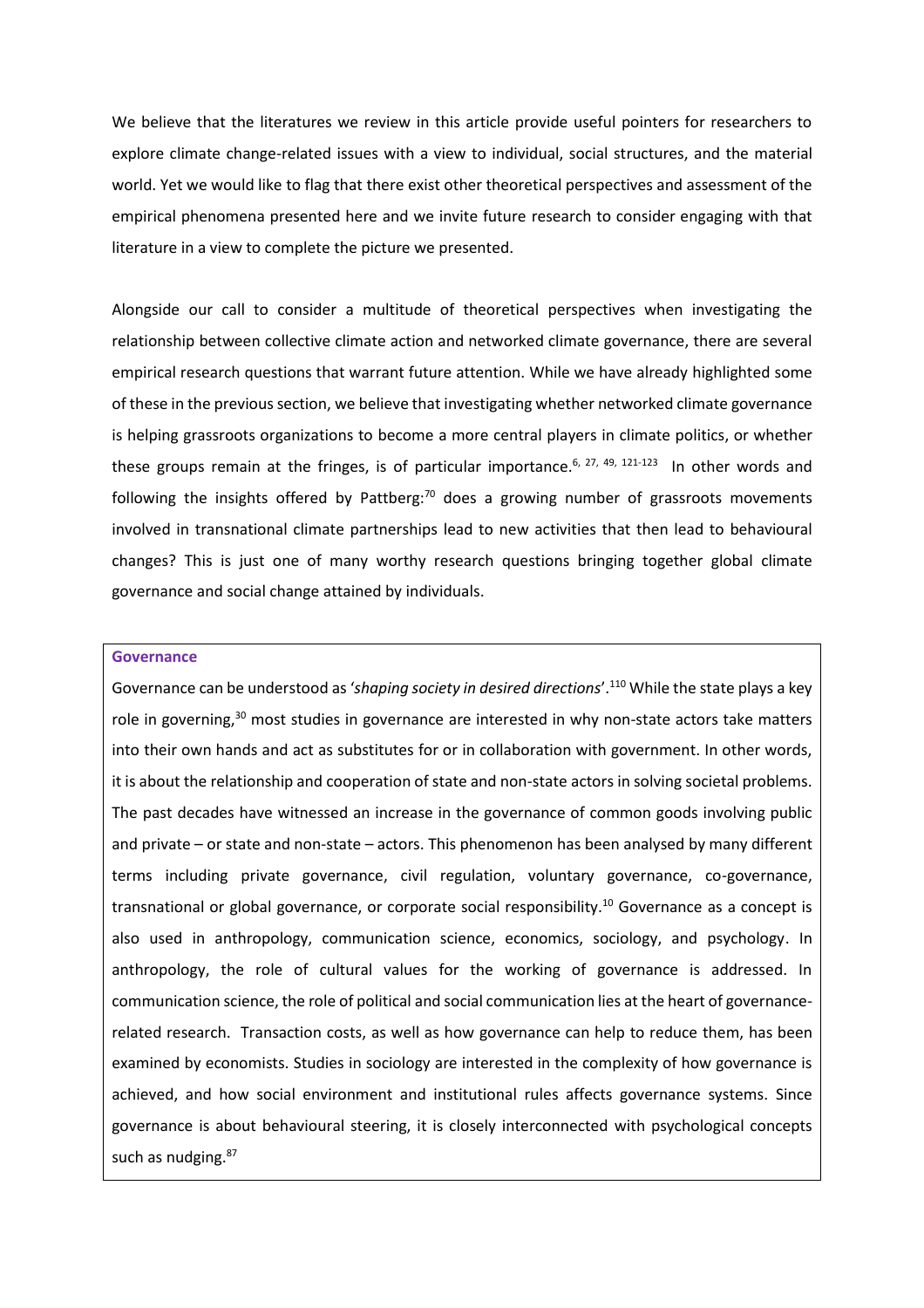## **Proposals for mobilizing individuals and society**

The Climate CoLab project is a crowdsourcing platform where people discuss proposals for what to do about climate change. Under the heading *'How can we mobilize individuals and society to shift behaviours in order to address climate change?'* numerous innovative proposals were presented. All proposals aim to connect global climate change individual and community values to promote the adoptions of climate-friendly behaviour. One of them is about sending messages to friends and family about climate change. Other suggestions target the community level and, for example, concern devising '*community-specific behaviour change communication and cascade messages through different organizations at that level*'. One proposal calls for involving selected journalists in communicating the findings of climate science for increasing the public' attention to them. Another proposal is to create a global lottery to raise the funds necessary for mitigating climate change. A second network worth mentioning is Climate Outreach, which pursues the goal of extending the audience of knowledge about climate change through interactions and conversation that resonate with people's values. Climate Outreach targets new audiences, including the Centre-Right, faith groups, young people, and people who have been displaced as a result of climate change.

# **Acknowledgment**

We thank the COST network INOGOV – Innovations in Climate Governance (IS1309) – for funding. We acknowledge helpful comments on an earlier version of this manuscript by two anonymous reviewers and Stephanie Austin. Felix Scholl deserves credit for editorial assistance and Hannah Schachter for language editing.

# **References**

- 1. Biermann F. Beyond the intergovernmental regime: recent trends in global carbon governance. *Current Opinion in Environmental Sustainability* 2010, 2: 284-288.
- 2. Hulme M. 1.5 [deg] C and climate research after the Paris Agreement. *Nature Climate Change* 2016, 6: 222-224.
- 3. Michaelowa A. Opportunities for and Alternatives to Global Climate Regimes Post-Kyoto. *Annual Review of Environment and Resources* 2015, 40: 395-417.
- 4. Gillard R, Gouldson A, Paavola J, Van Alstine J. Transformational responses to climate change: beyond a systems perspective of social change in mitigation and adaptation. *Wiley Interdisciplinary Reviews: Climate Change* 2016, 7: 251-265.
- 5. Batel S, Castro P, Devine‐Wright P, Howarth C. Developing a critical agenda to understand pro‐ environmental actions: contributions from Social Representations and Social Practices Theories. *Wiley Interdisciplinary Reviews: Climate Change* 2016, DOI: 10.1002/wcc.417.
- 6. Seyfang G, Smith A. Grassroots innovations for sustainable development: Towards a new research and policy agenda. *Environmental Politics* 2007, 16: 584-603.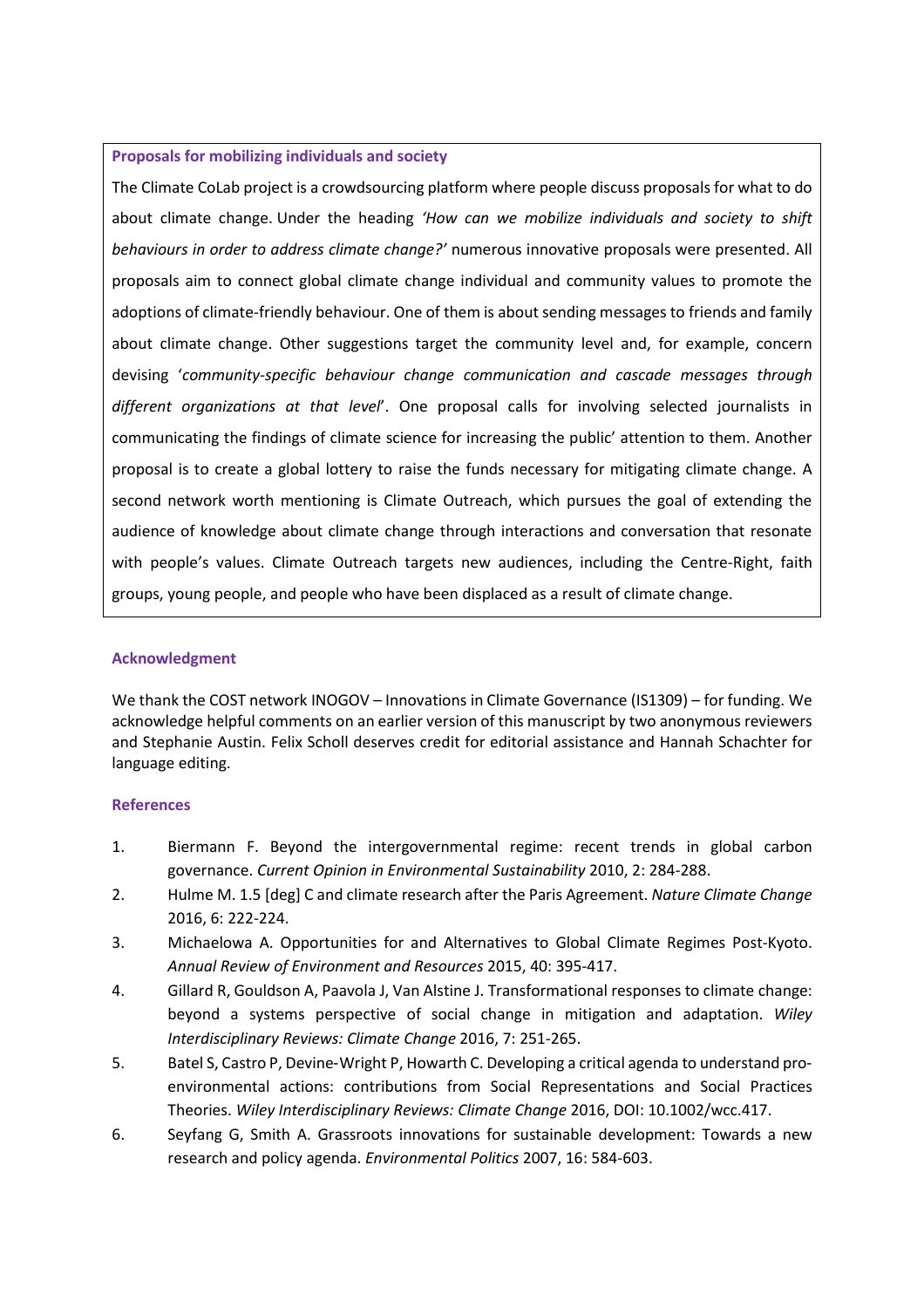- 7. Lorenzoni I, Nicholson-Cole S, Whitmarsh L. Barriers perceived to engaging with climate change among the UK public and their policy implications. *Global Environmental Change* 2007, 17: 445-459.
- 8. Shove E. Beyond the ABC: climate change policy and theories of social change. *Environment and Planning A* 2010, 42: 1273-85.
- 9. Andonova LB, Betsill MM, Bulkeley H. Transnational climate governance. *Global Environmental Politics* 2009, 9: 52-73.
- 10. Tosun J, Koos S, Shore J. Co-governing common goods: Interaction patterns of private and public actors. *Policy and Society* 2016, 35:1-12.
- 11. Biermann F, Pattberg P, Van Asselt H, Zelli F. The fragmentation of global governance architectures: A framework for analysis. *Global Environmental Politics* 2009, 9: 14-40.
- 12. Abbott KW. The transnational regime complex for climate change. *Environment and Planning C: Government and Policy* 2012, 30: 571-90.
- 13. Abbott KW. Engaging the public and the private in global sustainability governance. *International Affairs* 2012, 88: 543-564.
- 14. Poteete, A.R., Janssen, M.A. and Ostrom, E. *Working together: collective action, the commons, and multiple methods in practice*. Princeton: Princeton University; 2010.
- 15. Gallagher, M. Foucault, power and participation. *The International Journal of Children's Rights* 2008, 16: 395-406.
- 16. Newig J, Fritsch O. Environmental governance: participatory, multi-level–and effective? *Environmental Policy and Governance* 2009, 19: 197-214.
- 17. Dixon J, Levine M, Reicher S, Durrheim K. Beyond prejudice: Are negative evaluations the problem and is getting usto like one another more the solution? *Behavioral and Brain Sciences* 2012, 35: 411-425.
- 18. Bomberg E, McEwen N. Mobilizing community energy. *Energy Policy* 2012, 51: 435-44.
- 19. Collins K, Ison R. Jumping off Arnstein's ladder: social learning as a new policy paradigm for climate change adaptation. *Environmental Policy and Governance* 2009, 19: 358-373.
- 20. Ostrom E. Collective action and the evolution of social norms. *Journal of Natural Resources Policy Research* 2014, 6: 235-252.
- 21. Whitmarsh L, Seyfang G, O'Neill S. Public engagement with carbon and climate change: to what extent is the public 'carbon capable'? *Global Environmental Change* 2011, 21: 56-65.
- 22. Adger WN. Social capital, collective action, and adaptation to climate change. In: Voss M, ed. *Der Klimawandel: Sozialwissenschaftliche Perspektiven*. Wiesbaden: VS; 2010, 327-345.
- 23. Rees JH, Bamberg S. Climate protection needs societal change: Determinants of intention to participate in collective climate action. *European Journal of Social Psychology* 2014, 44: 466- 473.
- 24. Bamberg S, Rees J, Seebauer S. Collective climate action: Determinants of participation intention in community-based pro-environmental initiatives. *Journal of Environmental Psychology* 2015, 43: 155-165.
- 25. Rees JH, Klug S, Bamberg S. Guilty conscience: motivating pro-environmental behavior by inducing negative moral emotions. *Climatic Change* 2015, 130: 439-452.
- 26. Reese G, Jacob L. Principles of environmental justice and pro-environmental action: A twostep process model of moral anger and responsibility to act. *Environmental Science & Policy* 2015, 51: 88-94.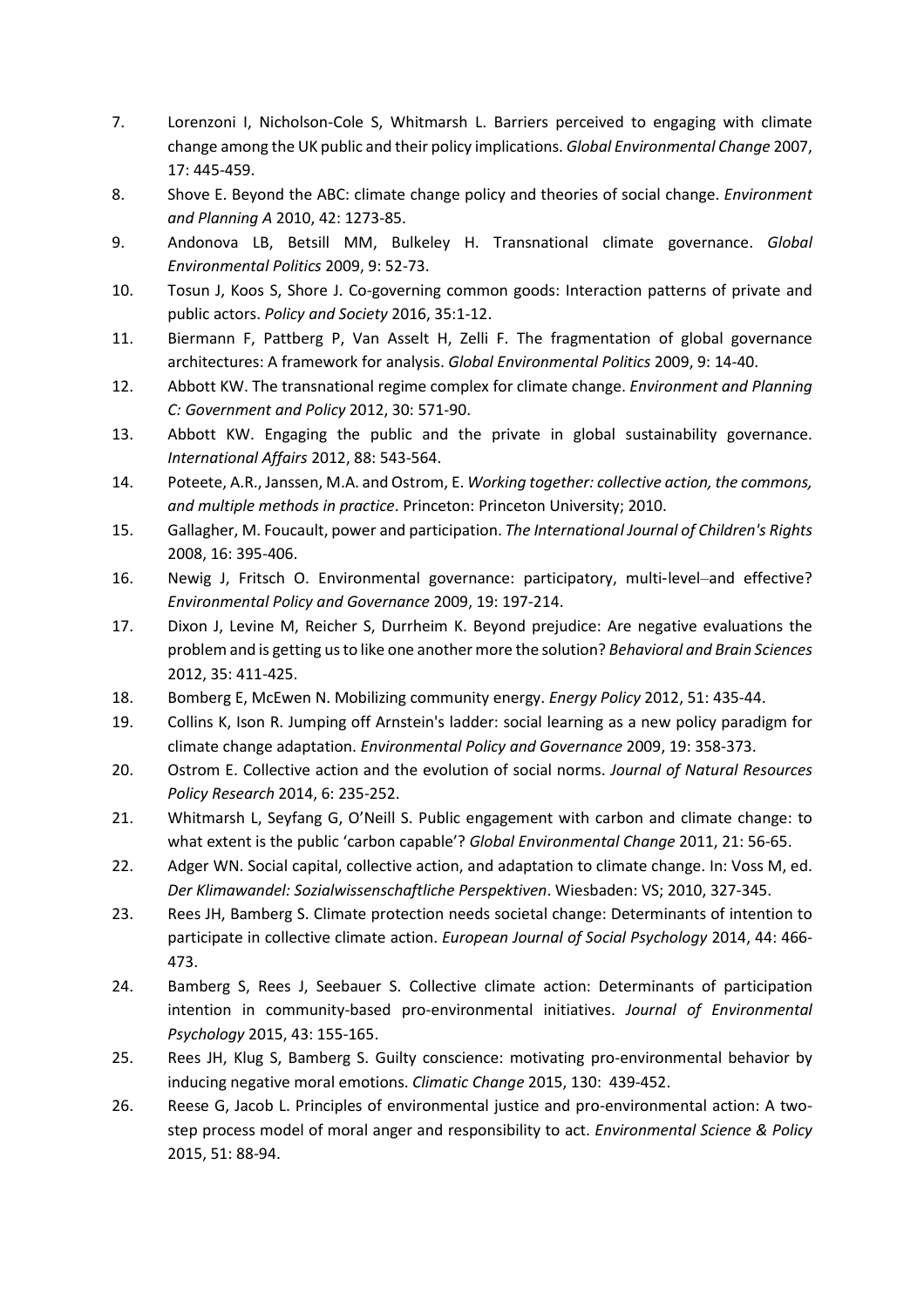- 27. Seyfang G, Haxeltine A. Growing grassroots innovations: exploring the role of communitybased initiatives in governing sustainable energy transitions. *Environment and Planning C: Government and Policy* 2012, 30: 381-400.
- 28. Rodima-Taylor D. Social innovation and climate adaptation: Local collective action in diversifying Tanzania. *Applied Geography* 2012, 33: 128-134.
- 29. Aylett A. Networked urban climate governance: neighborhood-scale residential solar energy systems and the example of Solarize Portland. *Environment and Planning C: Government and Policy* 2013, 31: 858-875.
- 30. Jordan A, Huitema D. Innovations in climate policy: conclusions and new directions. *Environmental Politics* 2014, 23: 906-925.
- 31. Rootes C. Acting locally: The character, contexts and significance of local environmental mobilisations. *Environmental Politics* 2007, 16: 722-741.
- 32. Keck ME, Sikkink K. Transnational advocacy networks in international and regional politics. *International Social Science Journal* 199, 51: 89-101.
- 33. Sabatier PA. An advocacy coalition framework of policy change and the role of policy-oriented learning therein. *Policy Sciences* 1988, 21: 129-168.
- 34. Selin H, VanDeveer SD. Political science and prediction: What's next for US climate change policy? *Review of Policy Research* 2007, 24: 1-27.
- 35. Bulkeley H. Discourse coalitions and the Australian climate change policy network. *Environment and Planning C: Government and Policy* 2000, 18: 727-748.
- 36. Haas PM. Introduction: epistemic communities and international policy coordination*. International organization* 1992, 46: 1-35.
- 37. McAdam D. Conceptual origins, current problems, future directions. In: McAdam D, McCarthy JD, Zald MN, eds. *Comparative perspectives on social movements: Political opportunities, mobilizing structures, and cultural framings*. Cambridge: Cambridge University Press; 1996, 23-40.
- 38. Feola G, Nunes R. Success and failure of grassrootsinnovationsfor addressing climate change: the case of the transition movement. *Global Environmental Change* 2014, 24: 232-250.
- 39. Deep Decarbonization Pathways Project. *Pathways to deep decarbonization 2015 report*. New York/Paris: SDSN – IDDR; 2015.
- 40. Olson M. *The logic of collective action: Public Goods and the Theory of Groups*. Cambridge, M.A.: Harvard University Press; 1965.
- 41. Hardin G. The tragedy of the commons. *Science* 1968, 162: 1243-1248.
- 42. Hansen J, Sato M, Kharecha P, Beerling D, Berner R., Masson-Delmotte V, Pagani M, Raymo M, Royer DL, Zachos JC. Target atmospheric CO2: Where should humanity aim? *Open Atmospheric Science Journal* 2008, 2: 217-231.
- 43. Ostrom E. *Governing the commons*. Cambridge, M.A.; Cambridge: Cambridge University Press; 1990.
- 44. Wright SC, Taylor DM, Moghaddam FM. Responding to membership in a disadvantaged group: From acceptance to collective protest. *Journal of Personality and Social Psychology* 1990, 58: 994-1003.
- 45. van Zomeren M, Leach CW, Spears R. Protesters as 'passionate economists' a dynamic dual pathway model of approach coping with collective disadvantage. *Personality and Social Psychology Review* 2012, 16: 180-199.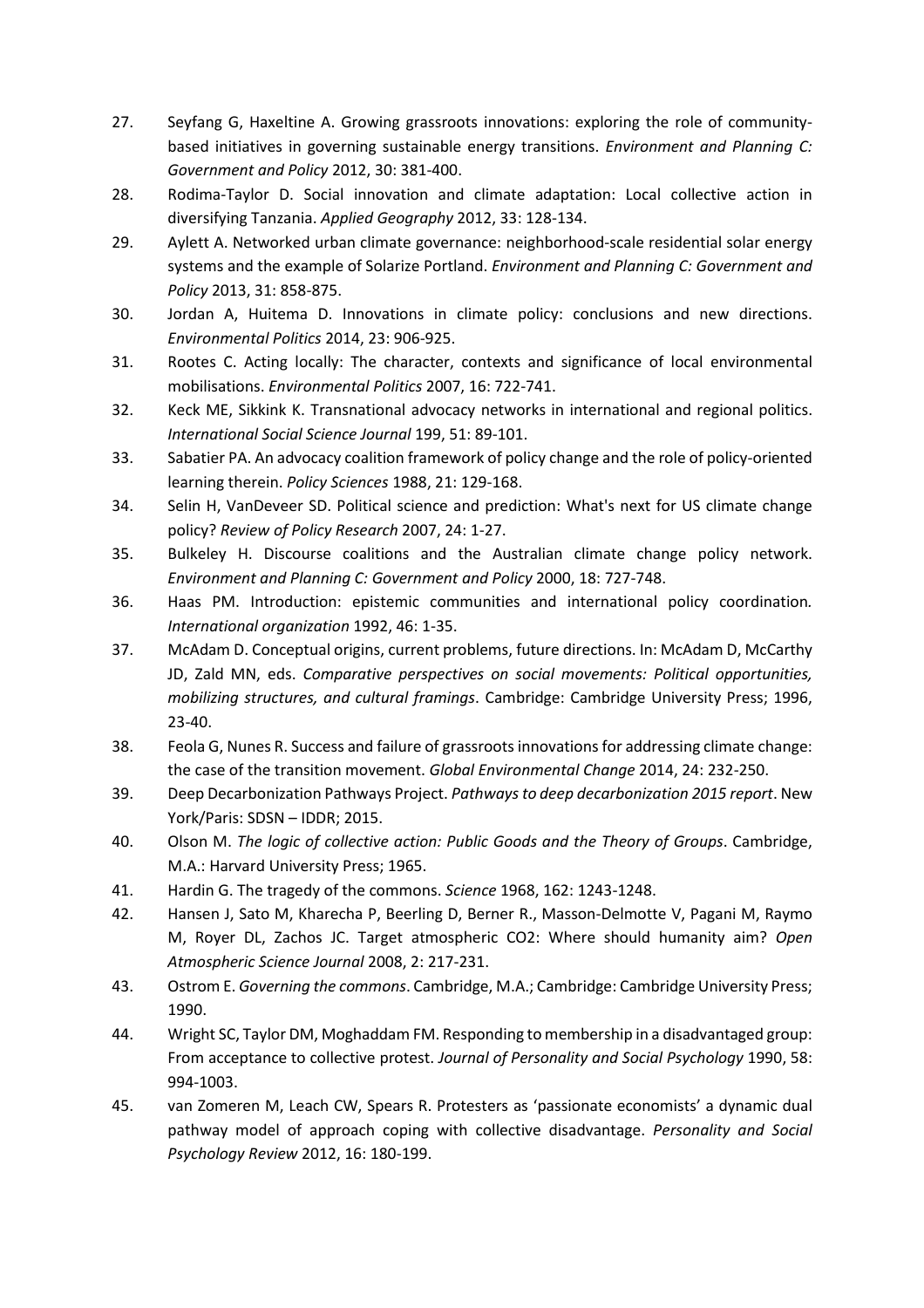- 46. van Zomeren M, Postmes T, Spears R. Toward an integrative social identity model of collective action: a quantitative research synthesis of three socio-psychological perspectives. *Psychological Bulletin* 2008*,* 134: 504-535.
- 47. Wolf J, Moser SC. Individual understandings, perceptions, and engagement with climate change: insights from in‐depth studies across the world. *Wiley Interdisciplinary Reviews: Climate Change* 2011, 4: 547-69.
- 48. Grothmann T, Patt A. Adaptive capacity and human cognition: the process of individual adaptation to climate change. *Global Environmental Change* 2005, 15: 199-213.
- 49. Seyfang G. The new economics of sustainable consumption: Seeds of change. Basingstoke: Palgrave Macmillan; 2009.
- 50. Pezzullo PC. Contextualizing boycotts and buycotts: The impure politics of consumer-based advocacy in an age of global ecological crises. *Communication and Critical/Cultural Studies*, 2011 8: 124-45.
- 51. Uphoff N. Grassroots organizations and NGOs in rural development: Opportunities with diminishing states and expanding markets. *World Development* 1993, 21: 607-622.
- 52. Hoffman SM, High-Pippert A. From private lives to collective action: Recruitment and participation incentivesfor a community energy program. *Energy Policy* 2010, 38: 7567–7574.
- 53. Yildiz Ö, Rommel J, Debor S., Holstenkamp L, Mey F, Müller JR, Radtke J, Rognli J. Renewable energy cooperatives as gatekeepers or facilitators? Recent developments in Germany and a multidisciplinary research agenda. *Energy Research & Social Science* 2015, 6: 59-73.
- 54. Smith A. The transition town network: a review of current evolutions and renaissance. *Social Movement Studies* 2011, 10: 99-105.
- 55. Falkner R, Stephan H, Vogler J. International climate policy after Copenhagen: Towards a 'building blocks' approach. *Global Policy* 2010, 1: 252-262.
- 56. Andonova, LB, Alexieva A. Continuity and change in Russia's climate negotiations position and strategy. *Climate Policy* 2012, 12: 614-629.
- 57. Eckersley R. Moving forward in the climate negotiations: Multilateralism or minilateralism? *Global Environmental Politics* 2012, 12: 24-42.
- 58. Oberthür S, Roche KC. EU leadership in international climate policy: achievements and challenges. *The International Spectator* 2008, 43: 35-50.
- 59. Dimitrov, RS. Inside UN climate change negotiations: The Copenhagen conference. *Review of Policy Research* 2010, 27: 795-821.
- 60. Kilian B, Elgström O. Still a green leader? The European Union's role in international climate negotiations. *Cooperation and Conflict* 2010, 45: 255-273.
- 61. Ostrom E. Polycentric systems for coping with collective action and global environmental change. *Global Environmental Change* 2010, 20: 550-557.
- 62. Bulkeley H, Andonova L, Bäckstrand K, Betsill M, Compagnon D, Duffy R, Kolk A, Hoffmann M, Levy D, Newell P, Milledge T, et al. Governing climate change transnationally: assessing the evidence from a database of sixty initiatives. *Environment and Planning C: Government and Policy* 2012, 30: 591-612.
- 63. Keohane RO, Victor, DG. The regime complex for climate change. *Perspectives on Politics* 2011, 9: 7-23.
- 64. Jordan AJ, Huitema D, Hildén M, van Asselt H, Rayner TJ, Schoenefeld JJ, Tosun J, Forster J, Boasson EL. Emergence of polycentric climate governance and its future prospects. *Nature Climate Change* 2015, 5: 977-982.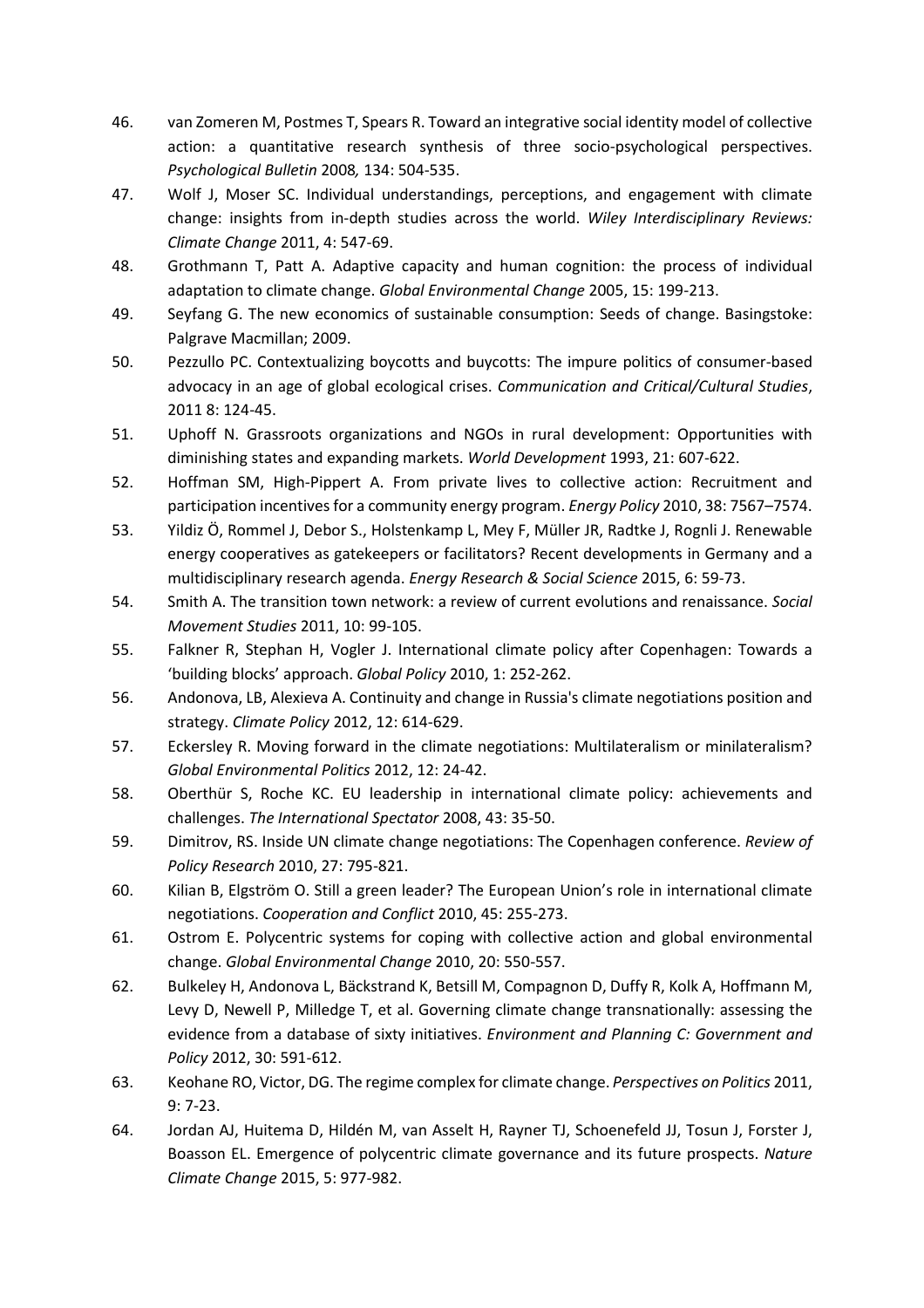- 65. Newell P, Pattberg P, Schroeder H. Multiactor governance and the environment. *Annual Review of Environment and Resources* 2012, 37: 365-387.
- 66. Bäckstrand K. Accountability of networked climate governance: The rise of transnational climate partnerships. *Global Environmental Politics* 2008, 8: 74-102.
- 67. Green JF. Rethinking private authority: Agents and entrepreneurs in global environmental governance, Princeton, N.J.: Princeton University Press; 2014.
- 68. Hale T, Roger C. Orchestration and transnational climate governance. *The Review of International Organizations* 2014, 9: 59-82.
- 69. Pattberg P. Private governance and the South: lessons from global forest politics. *Third World Quarterly* 2006, 27: 579-93.
- 70. Pattberg P. Public–private partnerships in global climate governance. *Wiley Interdisciplinary Reviews: Climate Change* 2010, 1: 279-287.
- 71. Hickmann T. Private authority in global climate governance: the case of the clean development mechanism. *Climate and Development* 2013, 5: 46-54.
- 72. Hoffmann MJ. *Climate governance at the crossroads: experimenting with a global response after Kyoto*. Oxford, Oxford University Press; 2011.
- 73. Schroeder H, Lovell H. The role of non-nation-state actors and side events in the international climate negotiations. *Climate Policy* 2012, 12: 23-37.
- 74. Collins K, Ison R. Jumping off Arnstein's ladder: social learning as a new policy paradigm for climate change adaptation. *Environmental Policy and Governance* 2009, 19: 358-373.
- 75. Kern K, Bulkeley H. Cities, Europeanization and Multi-level Governance: Governing Climate Change through Transnational Municipal Networks. *Journal of Common Market Studies* 2009, 47: 309-332.
- 76. Hale S. The new politics of climate change: why we are failing and how we will succeed. *Environmental Politics* 2010, 19: 255-275.
- 77. Scott-Cato M, Hillier J. How could we study climate-related social innovation? Applying Deleuzean philosophy to Transition Towns. *Environmental Politics* 2010, 19: 869-87.
- 78. Lederer M. From CDM to REDD+ –What do we know for setting up effective and legitimate carbon governance? *Ecological Economics* 2011, 70: 1900-1907.
- 79. Moser SC., Dilling L, eds. *Creating a climate for change*. Cambridge: Cambridge University Press; 2006.
- 80. Whitmarsh L, O'Neill S, Lorenzoni I. Public engagement with climate change: What do we know and where do we go from here? *International Journal of Media & Cultural Politics* 2013, 9: 7-25.
- 81. Corner A, Roberts O, Chiari S, Völler S, Mayrhuber ES, Mandl S, Monson K. How do young people engage with climate change? The role of knowledge, values, message framing, and trusted communicators. *Wiley Interdisciplinary Reviews: Climate Change* 2015, 6: 523-534.
- 82. Leviston Z, Price J, Bishop B. Imagining climate change: The role of implicit associations and affective psychological distancing in climate change responses. *European Journal of Social Psychology* 2014*,* 44: 441-454.
- 83. Brügger A, Dessai S, Devine-Wright P, Morton TA, Pidgeon NF. Psychological responses to the proximity of climate change. *Nature Climate Change* 2015, 5: 1031-1037.
- 84. Schoenefeld JJ, McCauley MR. Local is not always better: the impact of climate information on values, behavior and policy support. *Journal of Environmental Studies and Sciences* 2015, DOI: 10.1007/s13412-015-0288-y.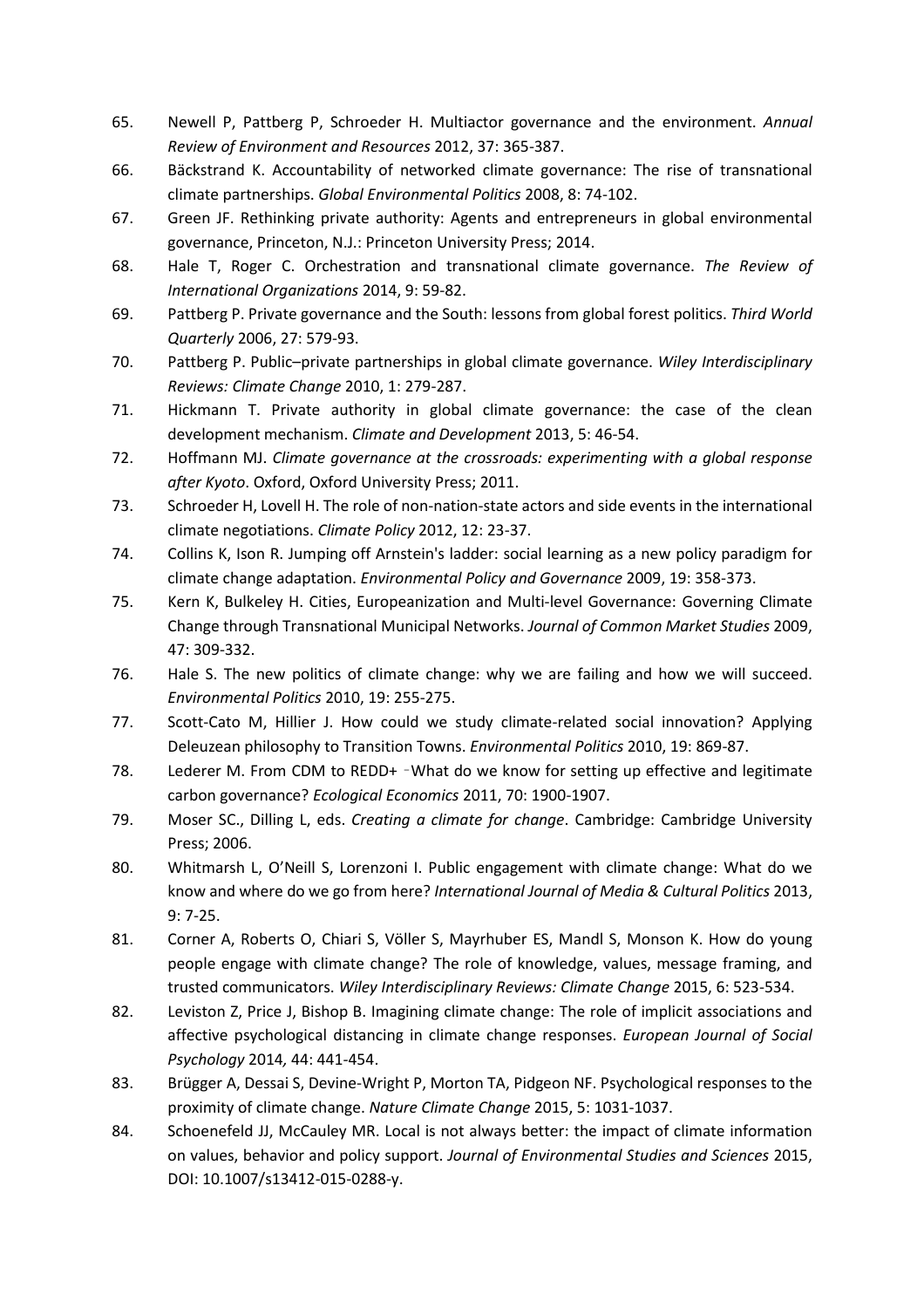- 85. Somanathan E, Sterner E, Sugiyama T, Chimanikire D, Dubash NK, Essandoh-Yeddu, JK, Fifita S, Goulder L, Jaffe A, Labandeira X, et al. National and Sub-national Policies and Institutions. In: IPCC [Edenhofer OR, Pichs-Madruga Y, Sokona E, Farahani S, Kadner K, Seyboth A, Adler I, Baum S, Brunner P, Eickemeier B, et al., eds.]. *Climate Change 2014: Mitigation of Climate Change. Contribution of Working Group III to the Fifth Assessment Report of the Intergovernmental Panel on Climate Change*, Cambridge: Cambridge University Press; 2014, 1141–1205.
- 86. Bernauer T, McGrath LF. Simple reframing unlikely to boost public support for climate policy. *Nature Climate Change* 2016. DOI: 10.1038/nclimate2948.
- 87. Thaler RH, Sunstein CR. *Nudge: Improving decisions about health, wealth and happiness*. New Haven, C.T.: Yale University Press; 2008.
- 88. Kallbekken S, Sælen H. 'Nudging' hotel guests to reduce food waste as a win–win environmental measure. *Economics Letters* 2013, 119*:* 325-327.
- 89. House of Lords Science and Technology Select Committee. *Behaviour Change: Second Report of Session 2010-2012*. London: House of Lords; 2011.
- 90. Rokeach M. *The nature of human values*. New York: Free Press; 1973.
- 91. Corner A, Markowitz E, Pidgeon N. Public engagement with climate change: the role of human values. *Wiley Interdisciplinary Reviews: Climate Change* 2014, 5: 411-422.
- 92. Fishbein M, Ajzen I. *Belief, attitudes, intention, and behavior. An introduction to theory and research*. Boston: Addison-Wesley; 1975.
- 93. Bamberg S, Möser G. Twenty years after Hines, Hungerford, and Tomera: A new meta-analysis of psycho-social determinants of pro-environmental behaviour. *Journal of Environmental Psychology* 2007, 27: 14-25.
- 94. Whitmarsh L, Seyfang G, O'Neill S. Public engagement with carbon and climate change: to what extent is the public 'carbon capable'? *Global Environmental Change* 2011, 21: 56-65.
- 95. Fielding KS, Hornsey MJ, Swim JK. Developing a social psychology of climate change. *European Journal of Social Psychology* 2014, 44: 413-420.
- 96. Meijers MH, Rutjens BT. Affirming belief in scientific progress reduces environmentally friendly behaviour. *European Journal of Social Psychology* 2014, 44*:* 487-495.
- 97. Nässén J, Andersson D, Larsson J, Holmberg J. Explaining the Variation in Greenhouse Gas Emissions Between Households: Socioeconomic, Motivational, and Physical Factors. *Journal of industrial Ecology* 2015, 19: 480-489.
- 98. Cialdini RB. Crafting normative messages to protect the environment. *Current Directions in Psychological Science* 2003, 12*:* 105-109.
- 99. Griskevicius V, Cialdini RB, Goldstein NJ. Social norms: An underestimated and underemployed lever for managing climate change. *International Journal for Sustainability Communication* 2008, 3: 5-13.
- 100. Goldstein, NJ, Cialdini RB, Griskevicius V. A room with a viewpoint: Using social norms to motivate environmental conservation in hotels. *Journal of Consumer Research* 2008, 35: 472- 482.
- 101. Masson T, Fritsche I. Adherence to climate change-related ingroup norms: Do dimensions of group identification matter? *European Journal of Social Psychology* 2014*,* 44: 455-465.
- 102. Schultz PW, Nolan JM, Cialdini RB, Goldstein NJ, Griskevicius V. The constructive, destructive, and reconstructive power of social norms. *Psychological Science* 2007*,* 18: 429-434.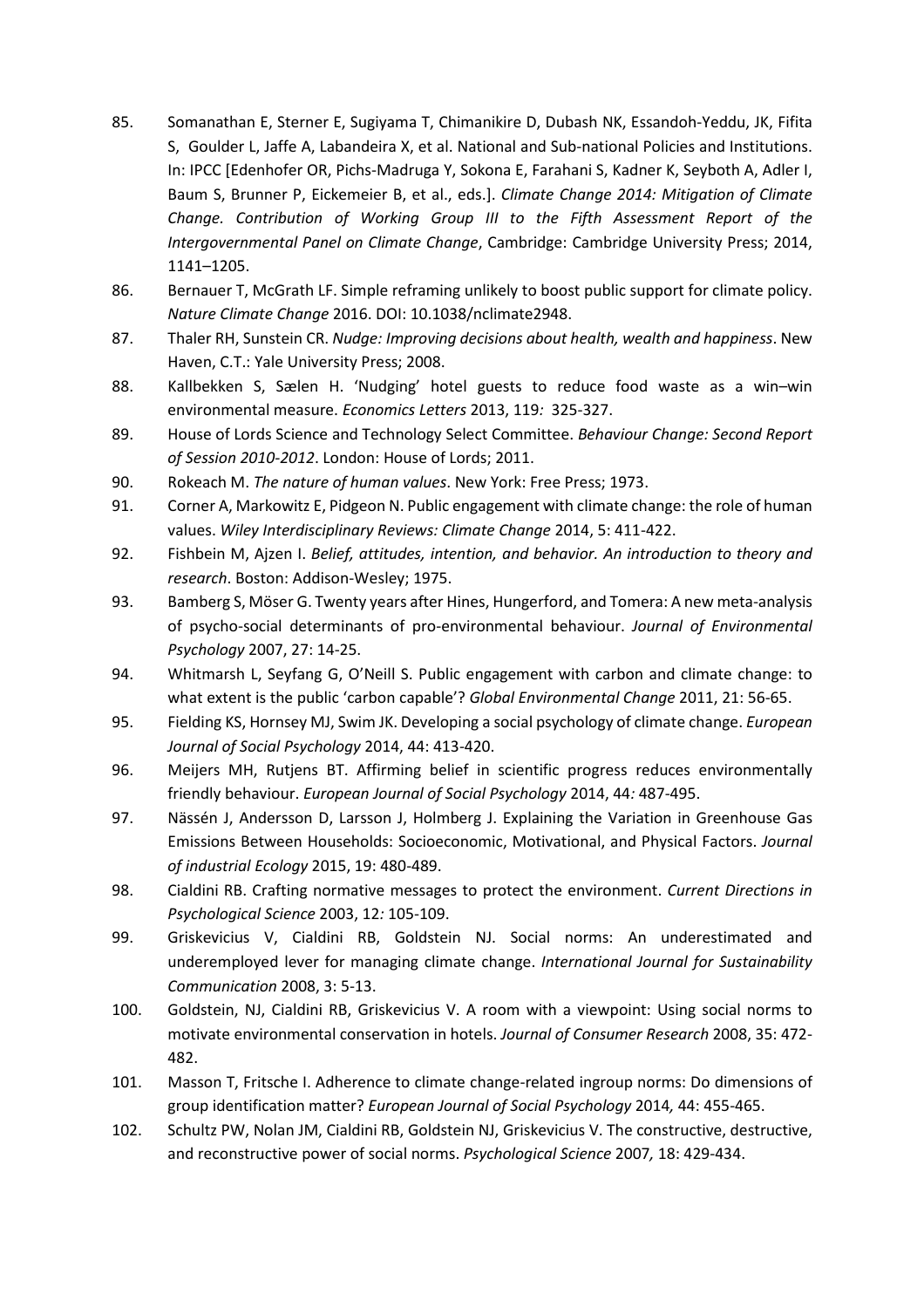- 103. Spence A, Pidgeon N. Framing and communicating climate change: The effects of distance and outcome frame manipulations. *Global Environmental Change* 2010, 20: 656-667.
- 104. Roeser S. Risk communication, public engagement, and climate change: a role for emotions. *Risk Analysis* 2012*,* 32: 1033-1040.
- 105. O'Neill S, Nicholson-Cole S. Fear Won't Do It: Promoting Positive Engagement With Climate Change Through Visual and Iconic Representations. *Science Communication* 2009*,* 30: 355- 379.
- 106. Pidgeon N, Fischhoff B. The role of social and decision sciences in communicating uncertain climate risks. *Nature Climate Change* 2011, 1: 35-41.
- 107. Obradovich N, Guenther SM. Collective responsibility amplifies mitigation behaviors. *Climatic Change* 2016, 137: 307-319.
- 108. Capstick S, Lorenzoni I, Corner A, Whitmarsh L. Prospects for radical emissions reduction through behavior and lifestyle change. *Carbon Management* 2014, 5: 429-445.
- 109. Ostrom E, Janssen MA, Anderies JM. Going beyond panaceas. *Proceedings of the National Academy of Sciences* 2007*,* 104: 15176-15178.
- 110. Shove E, Walker G. CAUTION! Transitions ahead: politics, practice, and sustainable transition management. *Environment and Planning A* 2007, 39: 763-770.
- 111. Shove E, Walker G. Governing transitions in the sustainability of everyday life. *Research Policy* 2010, 39: 471-476.
- 112. Orru K, Lilleoja L. Contextual drivers of environmental values cross-culturally: evidence from Europe between 2004 and 2012. *Studies of Transition States and Societies* 2015, 7: 38-51.
- 113. Aiken GT. Prosaic state governance of community low carbon transitions. *Political Geography* 2016, 55: 20-29.
- 114. Olausson U. Global warming: global responsibility? Media frames of collective action and scientific certainty. *Public Understanding of Science* 2009, 18: 421-436.
- 115. Tosun J, Croissant. Policy Diffusion: A Regime-Sensitive Conceptual Framework. *Global Policy* 2016, DOI: 10.1111/1758-5899.12363.
- 116. Schmidt A, Ivanova A, Schäfer MS. Media attention for climate change around the world: A comparative analysis of newspaper coverage in 27 countries. *Global Environmental Change* 2013, 23: 1233-1248.
- 117. Moser SC. Reflections on climate change communication research and practice in the second decade of the 21st century: what more is there to say? *Wiley Interdisciplinary Reviews: Climate Change* 2016, 7: 345-369.
- 118. Shove E. Putting practice into policy: reconfiguring questions of consumption and climate change. *Contemporary Social Science* 2014, 9: 415-429.
- 119. Spurling N, McMeekin A, Shove E, Southerton D, Welch D. *Interventionsin practice: re-framing policy approachesto consumer behaviour*. Manchester: Sustainable Practices Research Group; 2013.
- 120. Pelling M, High C, Dearing J, Smith D. Shadow spaces for social learning: a relational understanding of adaptive capacity to climate change within organisations. *Environment and Planning A* 2008, 40: 867-884.
- 121. Kern F, Howlett M. Implementing transition management as policy reforms: a case study of the Dutch energy sector. *Policy Sciences* 2009, 42: 391-408.